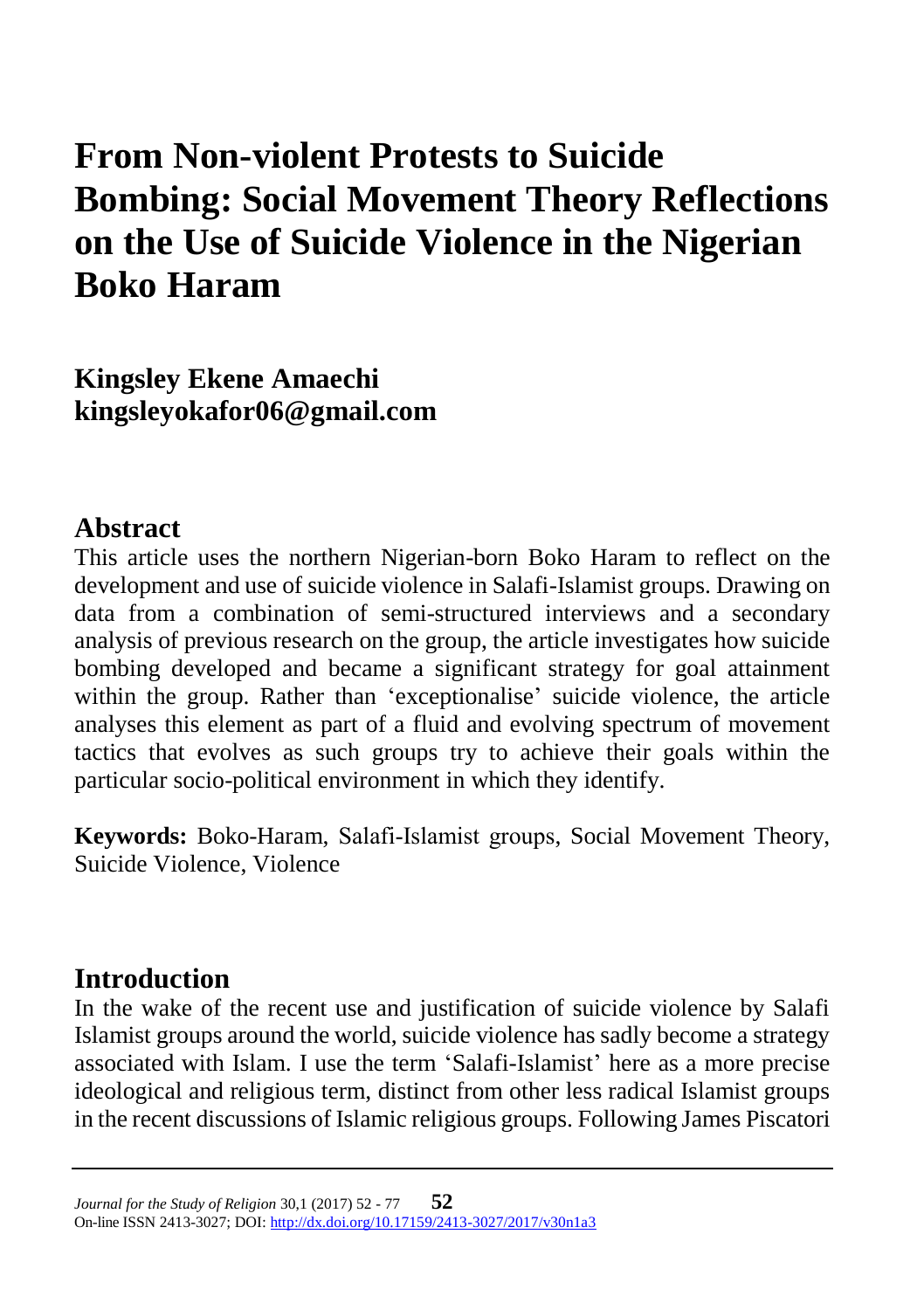(2000:2), 'Islamists' refers to those 'Muslims who are committed to political action to implement what they regard as an Islamic agenda'. Hence, I call Salafi Islamist those organisations within Salafism<sup>1</sup> who are committed to Salafist ideologies, and use these ideologies to propagate and implement what they regard as a Salafist or Islamic agenda within the context of the modern nationstate. Often the Islamist agendas intended here are inherently political, but not necessarily associated with political violence. They include a broad repertoire of social movement activism such as protests, campaigns, seminars, general da'wa (religious proselytising), preaching, partisan political involvements, rendering of social and welfare services, publications, political violence (suicide violence). Typical examples of such organisations include Egypt's Muslim Brothers, Al-Qaeda, Al-Qaeda in the Islamic Maghreb, and Al-Shabaab.

The last decade has probably seen an increase in the emergence of these groups, most of them going as far as using several forms of suicide violence as a strategy to achieve their goals within the political environment within which they operate (Juergensmeyer 2003; Hafez 2004; Hafez and Wiktorowicz 2004). Often these suicide attacks have featured the most barbaric forms of violence such as car bombs, airline suicide missions, indiscriminate driving into crowds, gun attacks, throat slitting of oneself in the public etc. In most cases, these groups reference ideologies and historical

 $\overline{a}$ <sup>1</sup> Salafism in general is actually quite a broad and expansive Islamic tradition. The vast majority of its adherents are peaceful – they are not violent extremists. The tradition is characterized by its sharp emphasis on theological purity and an identification with the practice of the religion's first 'devout ancestors' (the salafs). This tendency is reinforced by the belief of being entrusted with a mission to revive the original creed of these forebears of Islam, purportedly lost at some point in the history of Islam. Salafis, especially those of the Wahhabi orientation, believe that they constitute the historical embodiment of the 'saved sect' (al-firqa al-nājiya) mentioned in a famous statement attributed to the Prophet Muhammad, which they interpret in an exclusivist sense. Such an exclusivist attitude is directed not only towards Shiite beliefs, but also towards much, if not most, of the historical manifestations of Sunni religiosity and theological thought, which Salafis variously categorise as spurious (bid'a) or as outright unbelief (kufr).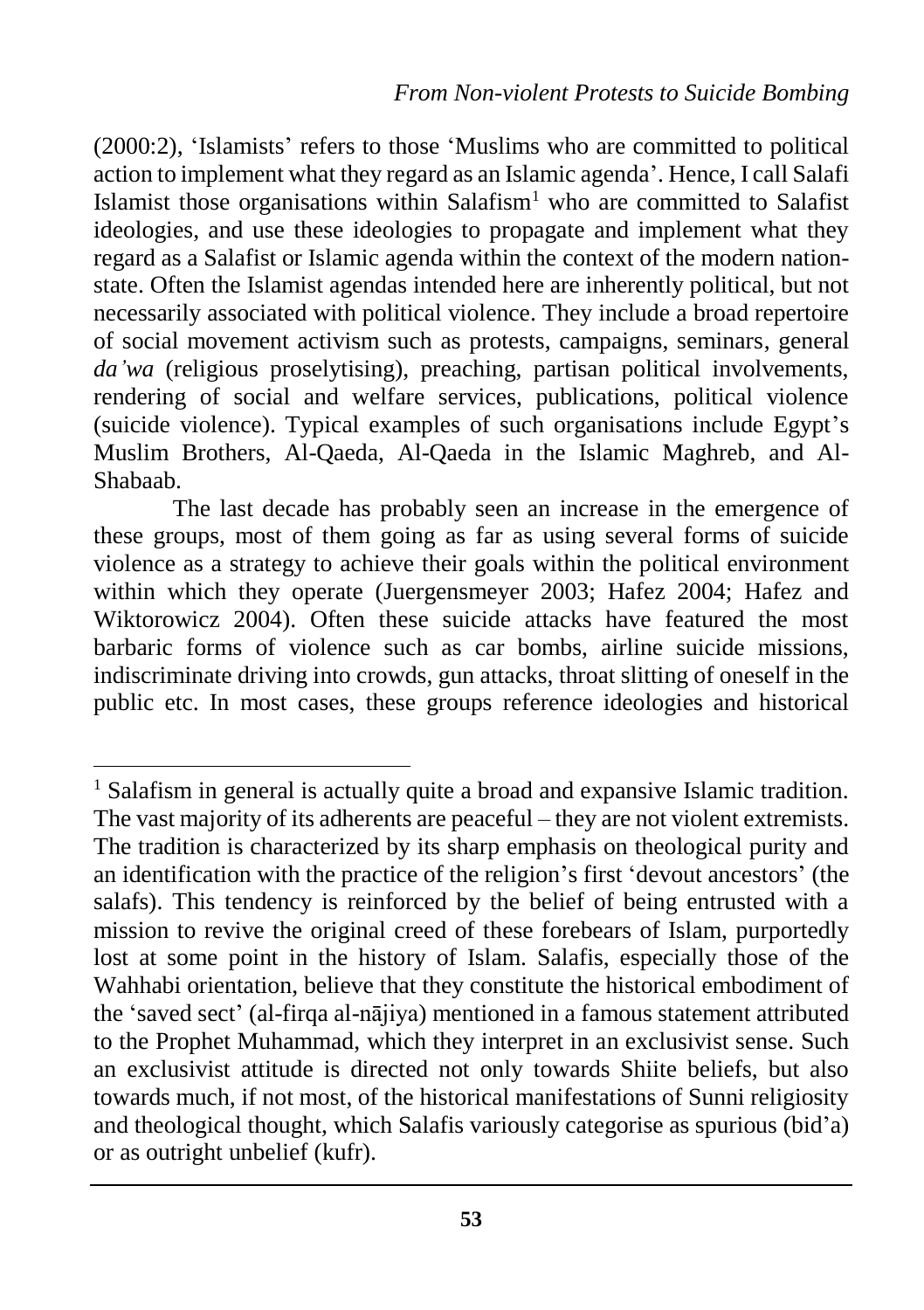narratives within the Salafist tradition as the justifications from which this activism emanates (Wiktorowicz 2004).

Following this, many scholars have analysed the religious and theological justifications within Salafism as the single most important incentive for the motivation and justification of this element (Caschetta 2015; Onuoha 2015). For such scholars, the fact that these organisations subscribe to the ideologies, the traditions and the histories within the Salafi thought makes such groups very prone to adopt such radical strategy. Within such tradition, activists can appropriate not just the appropriate political identities and vengeful imperatives that make it easier for such self-sacrificial activism to be justified, but also the mores and the traditional symbols upon which such selfsacrificial activism is construed.

Other scholars on the other hand down play the role of Salafism, analysing instead other multiple elements such as the environmental, political and economic factors, which emphasise the rational choice of activists (Elster 2006), or psychological deviancy within Salafi Islamist groups (Walker 2016) or a combination of these factors as elements, which underlie the overall emergence of self-sacrifice within such groups (Comolli 2015; Esposito 2015; Juergensmeyer 2003). For most of these scholars, the real motivations behind suicide violence within Salafi-Islamist groups are in fact economic, social, and political, and not just religious. Hence, the adoption and the use of this suicide violence is only a means with which these activists respond to the culture of violence or frustrations and dissatisfaction, as the groups navigate the sociopolitical environments where they operate. From this perspective, suicide violence only provides the needed strategic tactical or symbolic means for the individuals and organisations to achieve certain goals within their political environments.

These explanations of suicide violence are valuable for understanding the conditions responsible for the evolution of this strategy; however, they offer restricted insight into the fluidity that characterise the evolution and proliferation of this strategy within such groups. Social movement inspired research shows that violent activisms in general within groups are often not simply a tactical choice or an ideological imperative that emanates from sociopolitical factors or religious beliefs. Instead, activists within the movement organisations move towards violent activism as a result of competing interpretations of their interests and identities within the movements' contexts (Gunning 2007:195-240; 2009:172; Gunning and Baron 2013: 1-60; Hafez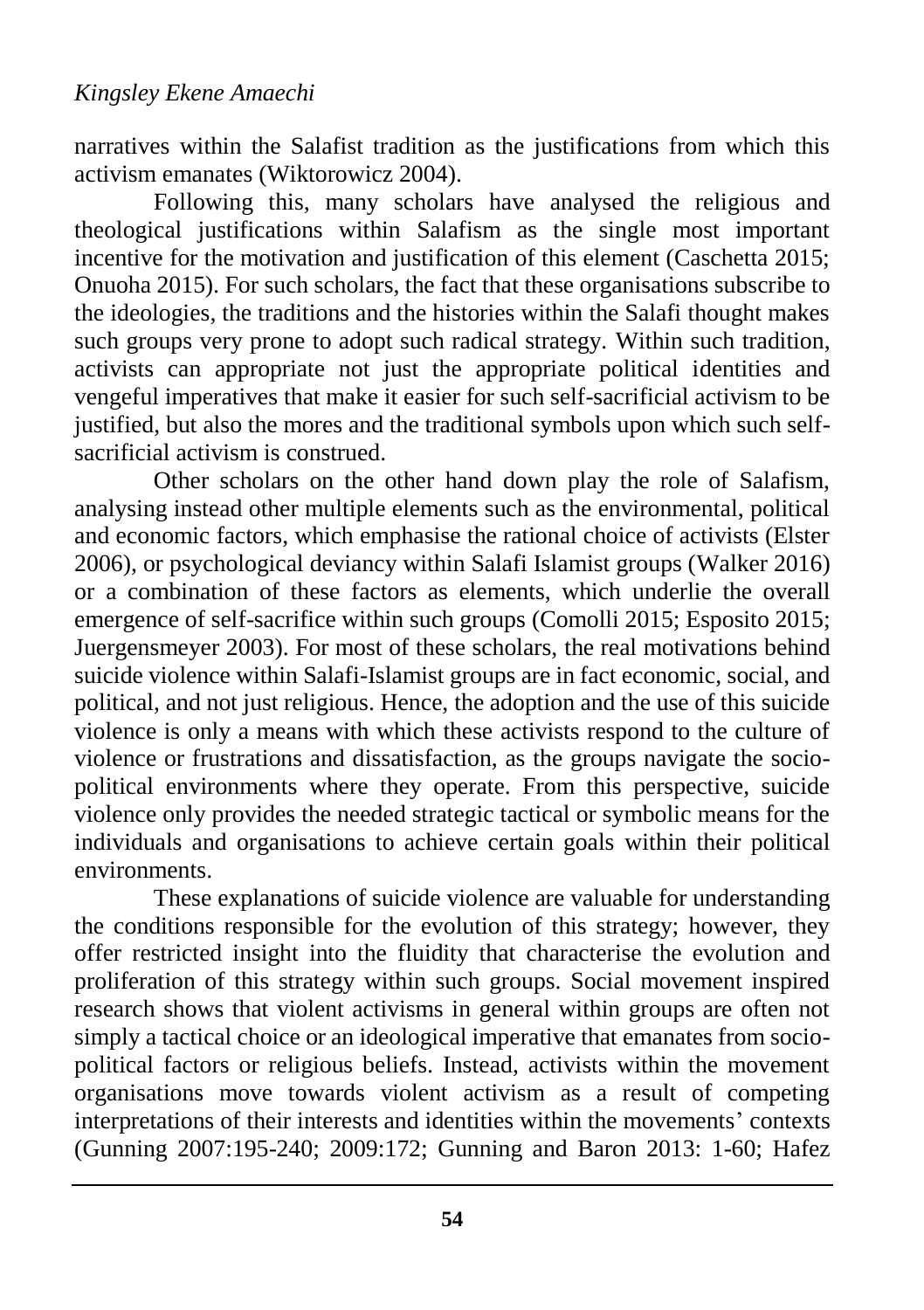2004: 37-60). The different forms violence takes (including suicide bombings) are often fuelled by diverse access to resources and the changing ideological and political attitudes towards violence and other types of protests and violence - what Sydney Tarrow (quoted in Gunning 2009:162) calls 'protests circles', which are in turn affected by state practices, not just towards the activists, but towards the society in which the activists identify.

The development of violence activism, and later suicide bombing in the Palestinian Hamas for example, evolved after many years of long standing internal dynamics and debates within the organisation in response to the continuous violent interactions between the organisation and the Israeli security forces (Gunning 2007:195-240; 2009: 172). Similarly, the development of the use of violence in the Algerian Islamic Army's (Groupe Islamique Arme, GIA) militancy also emerged after many years of long drawnout contestations between the original non-violent Bouyali Organisation and the Military-backed government, in response to the increasingly close down of the political systems in Algeria in the early 1990s. The particular form of violence the activism took (among which was suicide bombings) was influenced highly by the violent interaction between the group and the state that evolved as the group engaged with the state security services (Hafez 2004: 37-60). Thus, while the presence of certain elements such as ideology or environment may represent constituent conditions of a general violent reaction to intense peculiar conditions, analysing these elements (or a combination of two or more) does not explain how the strategy develops. To capture this we need to understand what 'informs' the decisions to adopt this kind of violence, rather than others as a strategy for goal attainment. In other words, what leads to shifts in repertoires of contentions, so that this form of radical violent strategy becomes an accepted instrument of collective action within the movement organisation. In a given environment, why would a Salafi Islamist group turn to this sophisticated and higher-risk kind of violent strategy, when there are other less low-risk available ones? Without understanding this fluidity, it is difficult to project a true picture of how and why this kind of activism would evolve within such a group. Movement organisations go through phases, during which violent activisms (including suicide violence) evolve (Gunning 2009:163). The better approach to understand this phenomenon is to have a more resolute empirical analysis that discusses under what conditions such groups turn to suicide violence as a strategy. So, the question is: under what conditions do such organisations adopt suicide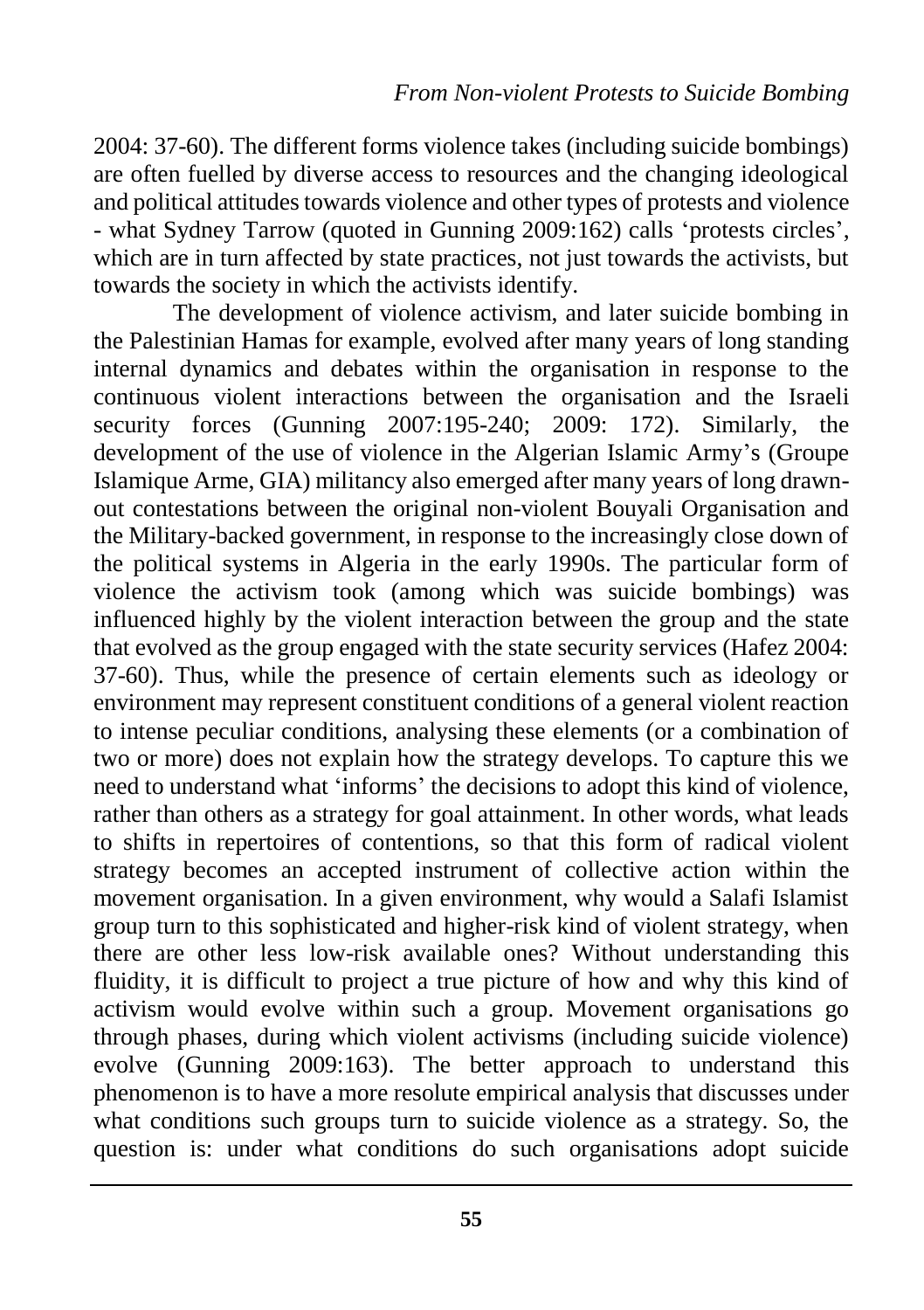violence? Under what conditions are such strategies used and justified within such groups? How do such conditions lead such groups to turn to a violent suicide strategy, rather than other ones?

With the above in mind, therefore, this article analyses the conditions under which suicide violence developed and is justified within Boko Haram (BH), a Salafi-Islamist group that operates in Nigeria (and more recently in Cameroun, Chad and Niger). Depending mostly on paradigms from social movement inspired research (Dela Porta 2009; Gunning 2009; Wiktorowicz 2004), which conceptualise all dynamics within movement organisations as fluid and responsive to conditions and changes within the context upon which such movements identify, I investigate how this strategy evolved and became a tool for goal attainment. Using this approach, the emphasis is not on any one particular condition, but on the interactions between such conditions; how these conditions influence each other to impact on the individual and group choices to advance the appeal for the adoption and development of this kind of strategy within the group. Within such a perspective, I will see violence as not just an ideological imperative or a result of environmental influence, but as the outcome of a dynamic social process - an aspect which emerges in interactions with other evolving repertoires of political opportunities within the social movement and in the environment in which the organisation operates.

## **Empirical Materials for the Study**

The data for the study was collected through a mixture of semi-structured interviews and secondary analysis of previous research on the group. This is a part of field work in a PhD project about the role of Islam in the development and escalation of violence in the Nigerian BH.

First, I have selected literature with explicit and competent ethnographic knowledge about the group and the area both during the time when the group evolved and at the time when the group developed the use of suicide violence. Some of the literature include *Ja'far Mahmoud Adam, Mohammed Yusuf and Al-Muntada Islamic Trust: Reflections on the Genesis of the Boko-Haram Phenomenon in Nigeria* (Brigaglia 2012); *The Volatility of Salafi Political Theology, the War on Terror and the Genesis of Boko Haram* (Brigaglia 2015); *Boko-Haram, Nigeria's Islamist Insurgency* (Comolli 2015); *Violence in Nigeria, the Crisis of Religious Politics and Secular Ideologies* (Falola 1998); *Defining and Understanding the Religious Philosophy of*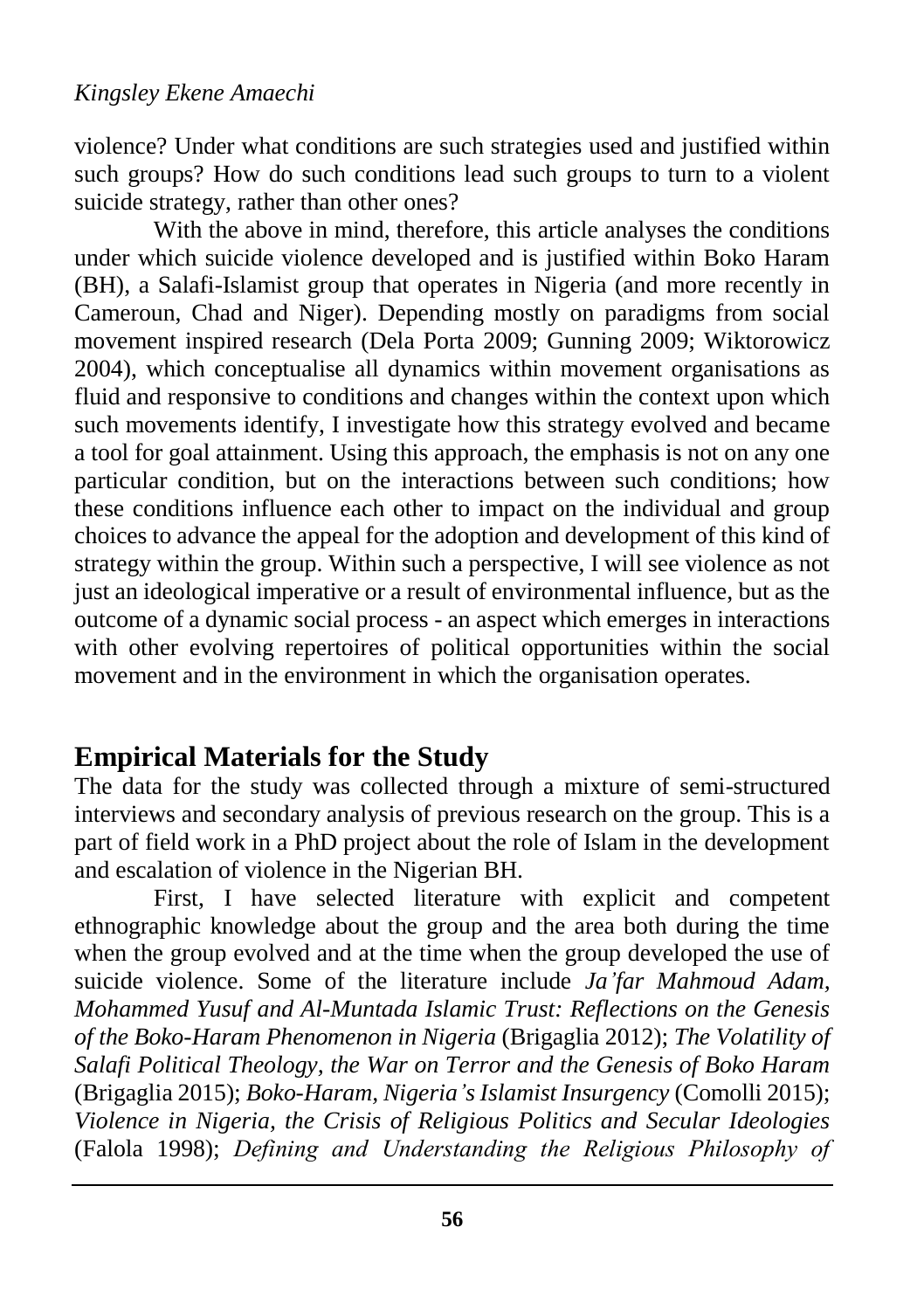*Jihadi-Salafism and the Ideology of Boko Haram* (Kassim, 2015), *Boko-Haram and the Evolving Salafi Jihadist threat in Nigeria* (Onuoha 2014); *Boko-Haram: Islamism, Politics, Security and the State in Nigeria (*Perouse de Montclos 2014). This literature contains quality ethnographic data, which contextualises the evolution of the group and development of the group in north-eastern Nigeria, during the time the strategy evolved within the group.

In addition, I have used a number of semi-structured interviews to extract relevant primary data from a number of individuals within the Nigerian security forces, politicians and a religious leader. All the individuals interviewed have either worked closely or had been engaged with BH at the time when the group emerged and when they first started to use suicide violence. In total, ten individuals were interviewed: one Salafist scholar, who was an imam in one of the Salafi mosques in Maiduguri when BH first emerged, two politicians representing some of the affected areas within the region, and seven members of the Nigerian Joint Task Force (JTF) and from the Nigerian Police. While the religious leaders, and the two politicians interviewed still work in the area where BH has its stronghold, only one among the seven security personnel interviewed still works in the area, the remaining six now work in other parts of the country.

The mixture of semi-structured interviews and secondary analysis of previous primary research was beneficial because it assisted the study both to have a more balanced understanding of the development of this element over time, and to contextualise the conditions that helped facilitate the development of the strategy. They also complemented each other. In situations where the literature was deficient, the interviews provided valuable additions to the insights into the conditions and the group's activities, which are not covered in the previous literature about the group.

### **Contextualising the Emergence of Boko Haram (2002-2009)**

There is hardly a disagreement among recent research that what is today referred to as 'Boko Haram' could be traced to the activism of Mohammed Yusuf, a self-proclaimed Salafi cleric who worshiped at the Ndimi Mosque in Maiduguri, and the political situations in Northern Nigeria<sup>2</sup> in the late  $1990s$ 

<sup>2</sup> Northern Nigeria forms part of the second tier of the two large geographical regions (the North and South) that make up Nigeria. These two regions are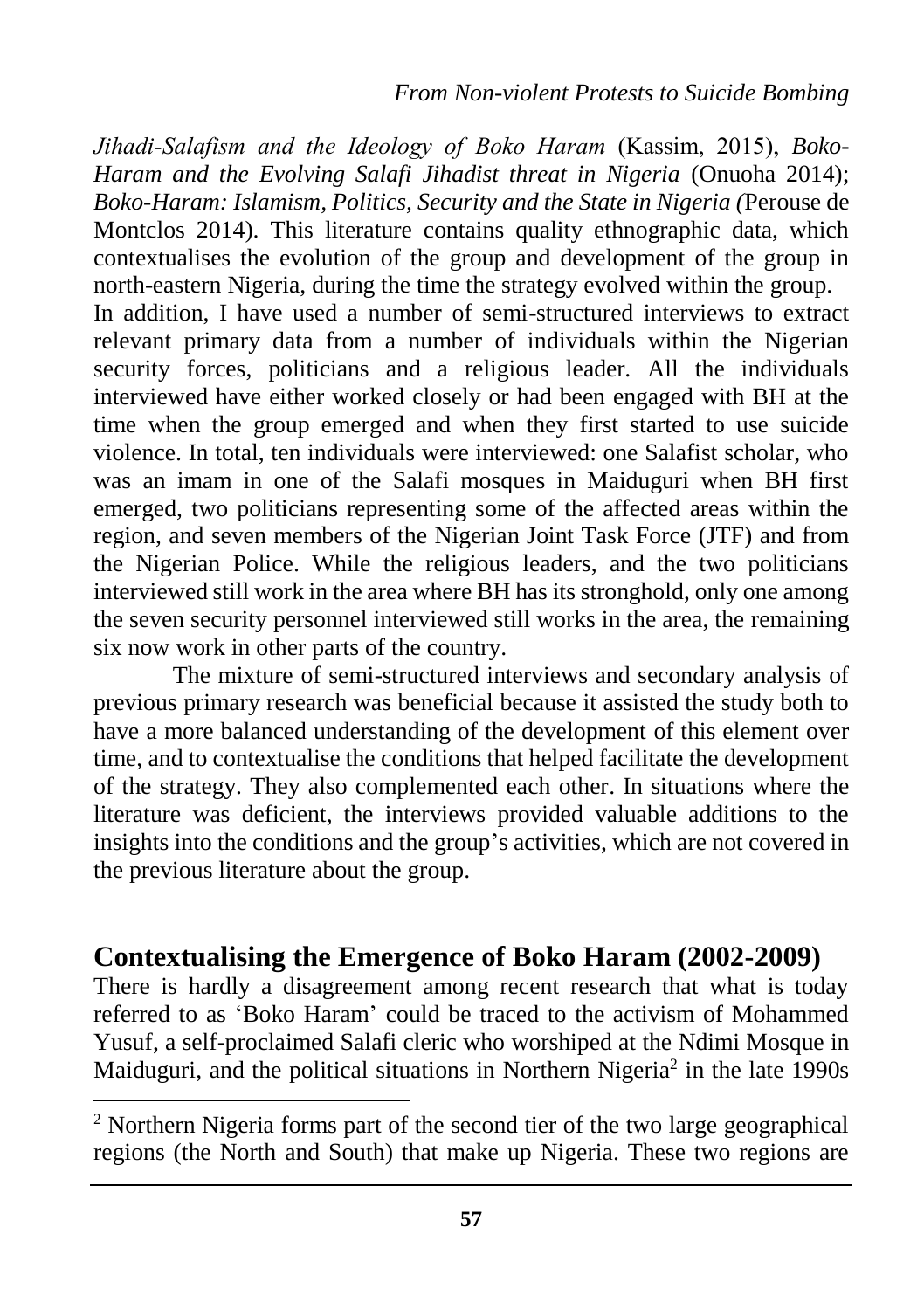$\overline{a}$ 

and early 2000s (Brigaglia 2012:35; Pérouse de Montclos 2015:35; Onuoha 2015:185). Up until 1999, the country was under military dictatorship, governed by successive military generals. The country only returned to a democratically civilian rule after the sudden death of the then military dictator Sani Abacha in 1998. Following his death, the country was temporarily governed by Abdusalami Abubakar, who later handed over power to the democratically elected government of Olusegun Obasanjo (1999). The dawn of democracy would usher-in a new and different kind of political opportunity for a new wave of sharia advocacy<sup>3</sup>, that would lay the foundation for the emergence of a group like BH in northern Nigeria.

At the forefront of this pro-sharia advocacy, interestingly, there was no organised Islamist network with a political vision. What the region had at the time was an extended separate network of mostly Salafi actors. Unlike other Islamic trends (mostly Sufism), the Salafi network was a relatively new trend in Nigeria (late 1970s). As rightly observed by Brigaglia (2015:182), the trend was primarily represented by the two partly overlapping networks of *Izala*  (*Jamā'at 'Izālat al-Bid'a wa-Iqāmat al-Sunna*) and *Ahlus Sunna*. Izala, as a Salafi trend, was established in 1978 by the students of Abu Bakr Mahmud Gumi (d. 1992). The group's main goals were to promote and popularise Gumi's critique of the traditional religious scholars (which are for the most part Ash'ari and Sufi) and to encourage the 'eradication' of spurious practices (*bid'a*), a term of classical Islamic heresiography which Izala, following

subdivided into six 'geo-political zones', each comprising of three zones: the North Central; Northeast; Middle Belt in the North, and the Southwest; Southsouth and Southeast in the South. Politically, the country is also divided along these geographical lines, into thirty-six states (excluding Abuja, which is the federal capital territory). It uses a presidential system that is similar to that of the United States. Of these geographically divided states the three main ethnic groups, the Hausa (mainly in the Core North), Yoruba (Southwest) and Igbo (Southeast), form the majority of the population. While Christianity is dominant in the Southeast and South-South areas, Islam is the dominant religion in the Core North and the Northeast. The Southwest and the Middle Belt have a mixed population of Muslims and Christians.

<sup>&</sup>lt;sup>3</sup> The dawn of democracy opened up opportunity for many activists group to start to openly canvas for the implementation of sharia law for the Muslim majority states within the region.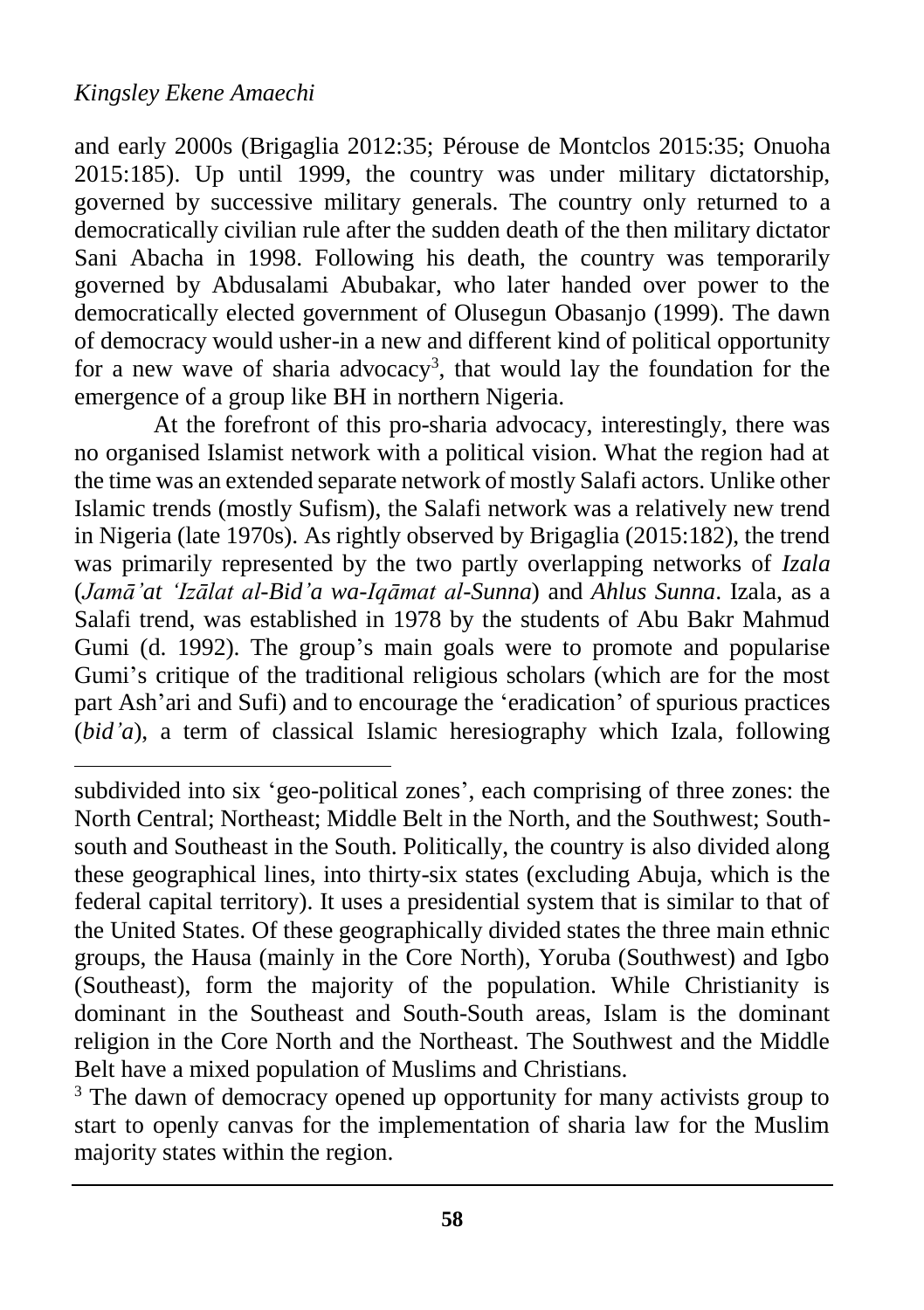standard Wahhabi texts, liberally applies to most Sufi practices (Brigaglia 2015:182). Ahlus Sunna, on the other hand, emerged later after Izala, around a generation of younger Nigerian Salafis, many of whom had studied at the Islamic University in Medina (Saudi Arabia). The adherents of Ahnus Sunna often boast of a more robust grasp of the Wahhabi theology than their Izala counterparts, as well as a closer link with the global network of the students of the Saudi Arabia-based Salafi religious establishment. Although with little doctrinal variation, these two traditions represented the Salafi trend at the time BH emerged.

Yusuf, the would-be founder of BH was a product of these two traditions. Before becoming the spiritual leader of BH, Yusuf was known to be a follower and a prominent and charismatic figure within both Ahnus Sunna and the Izala movement. At the dawn of sharia advocacy in the region, he had travelled to different parts of the region, preaching and representing the Ahnus sunna in several TV debates. By 2002, he had also become a prominent figure within the Ndimi mosque, one of the main Izala mosques within the region, rising to the position of the leader of the youth wing within the mosque. At some point he was known to have been considered as one of the most promising upcoming leaders in the Ahnus Sunna circle by Ja'far Adamu<sup>4</sup>, a renowned and charismatic leader within the Izala movement in the region. The relationship between the two men had grown when Adamu started preaching regularly in Maiduguri. But everything would change in 2002, when the former fell out with the Ahnus Sunna and Salafist leadership in the region.

Two main doctrinal issues have been identified as the main cause of the rift between Yusuf and the old leadership of Ahnus Sunna and Izala: first, Yusuf's rejection and condemnation of Western democracy, and second, his condemnation of participation and employment in the Nigerian government<sup>5</sup>. For Yusuf, democracy, as practiced particularly in Nigeria is a form of *shirk*  (worship of an object other than God), which is inimical to Islamic lifestyles. Hence, such practices should be religiously forbidden to all Muslims, in exchange for a radical sharia system (Brigaglia 2015:175; Walker 2016:144). Izala and the old leadership of the Ahnus Sunna similarly believe in the

<sup>4</sup> An interview with an Izala imam, who worked closely with Yusuf at the Ndimi Mosque.

<sup>&</sup>lt;sup>5</sup> An interview with an Izala imam and a high ranking police officer that worked in Maiduguri from 2001 to 2007.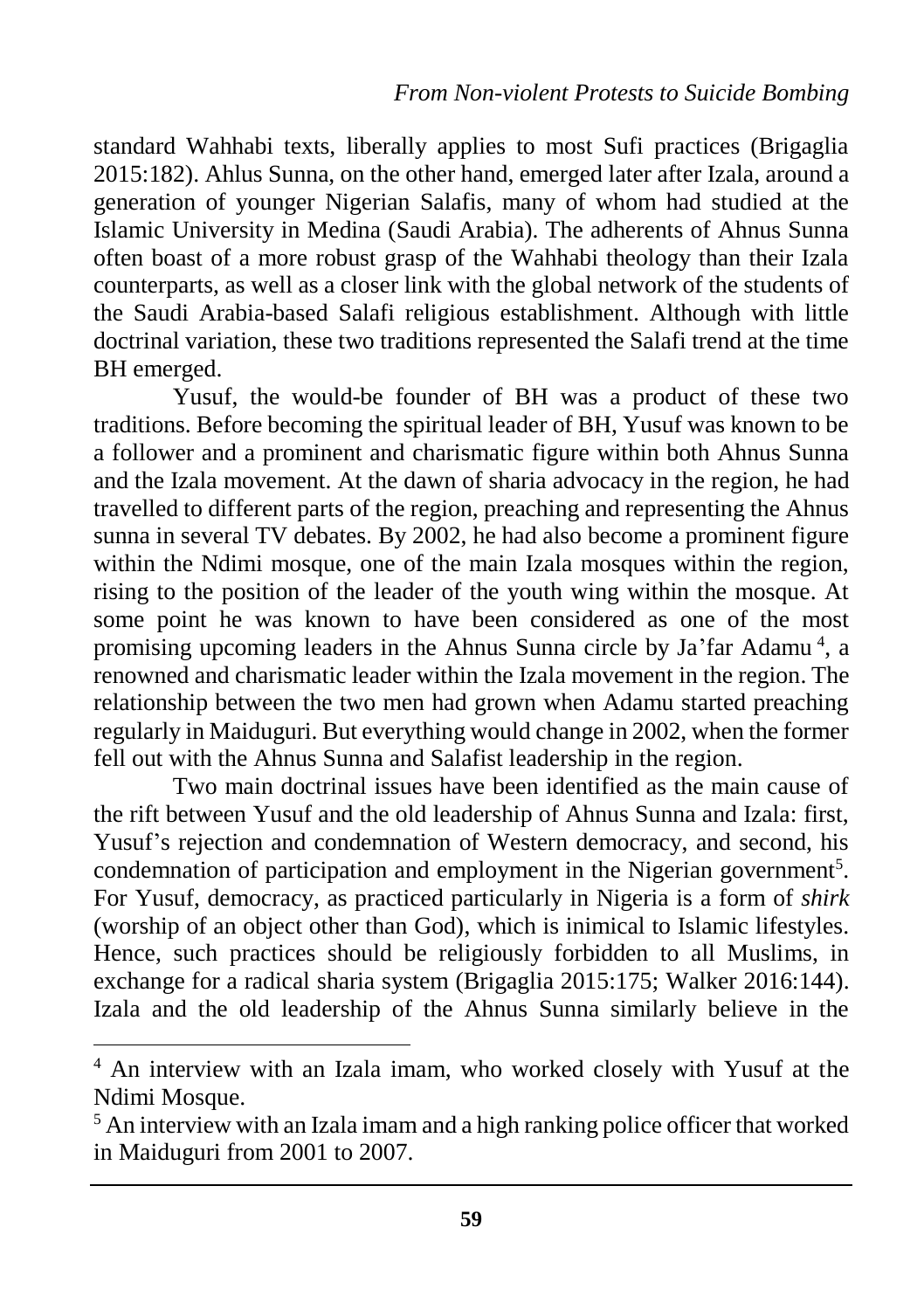establishment of a 'true sharia law'. However, they have a very different approach on how to implement it. Rather than a radical path, they believe that the most effective approach is to work within the existing system pending the right time when the system would become desirable for the state to adopt such a sharia system (Brigaglia 2015:182). They also have a subtle approach to issues like Western education. Rather than reject it, they believe that Muslims should in fact acquire it, if they are to enhance their political influence in a place like northern Nigeria (Harnischfeger 2015:38). In their estimation, it is only when they are in such positions, that they (Muslims) have the possibility to implement the kind of change that is needed in a country like Nigeria<sup>6</sup>.

Some of the recent literature on the group have related this doctrinal distinction between Yusuf and the Ahnus Sunna to the two opposing discourses of a more violent 'Salafi jihadist' and less violent 'Salafi jihadist' in the general Salafist discourse. In unpacking both sides' religious arguments, an anonymous article in a 2012 issue of the *Journal of Religion in Africa* holds that both arguments represent what can be regarded as 'Salafi radicalism' and 'Salafi counter-radicalism'. Although both sides participated in the Salafi tradition, and both agreed on the desirability of a struggle to establish an 'Islamic' form of government, Yusuf's answer to the question of *how* Muslims should establish the desired government according to him, led him 'toward radicalism and violent confrontation with the Nigerian government<sup>'7</sup>. In contrast, the leadership of Ahlus Sunna, he concludes, followed the non-radical path of tactical acceptance of the necessity of working within the non-Islamic government in order to achieve incremental improvement with the already existing government (albeit a Kafir one), pending the establishment of an Islamic government.

Two very recent works by Abdulbassit Kassim (2015) and Alex Thurston (2016) refer to it in similar terms. Kassim, particularly, points out that the debates between Boko Haram and Ahlus Sunna in Nigeria are the local manifestation of a tension existing between global 'quietist' and 'jihadi' Salafi trends. The terms are reminiscent of the model articulated by the social movement scholar Quintan Wiktorowicz (2006). In Thurston's definition, borrowing from Wiktorowicz (2006: 208), the quietist Salafis (which he

<sup>&</sup>lt;sup>6</sup> Interview with two Sunni clerics, who are also politicians representing some of the states in the region.

<sup>7</sup> Anonymous Article 2012.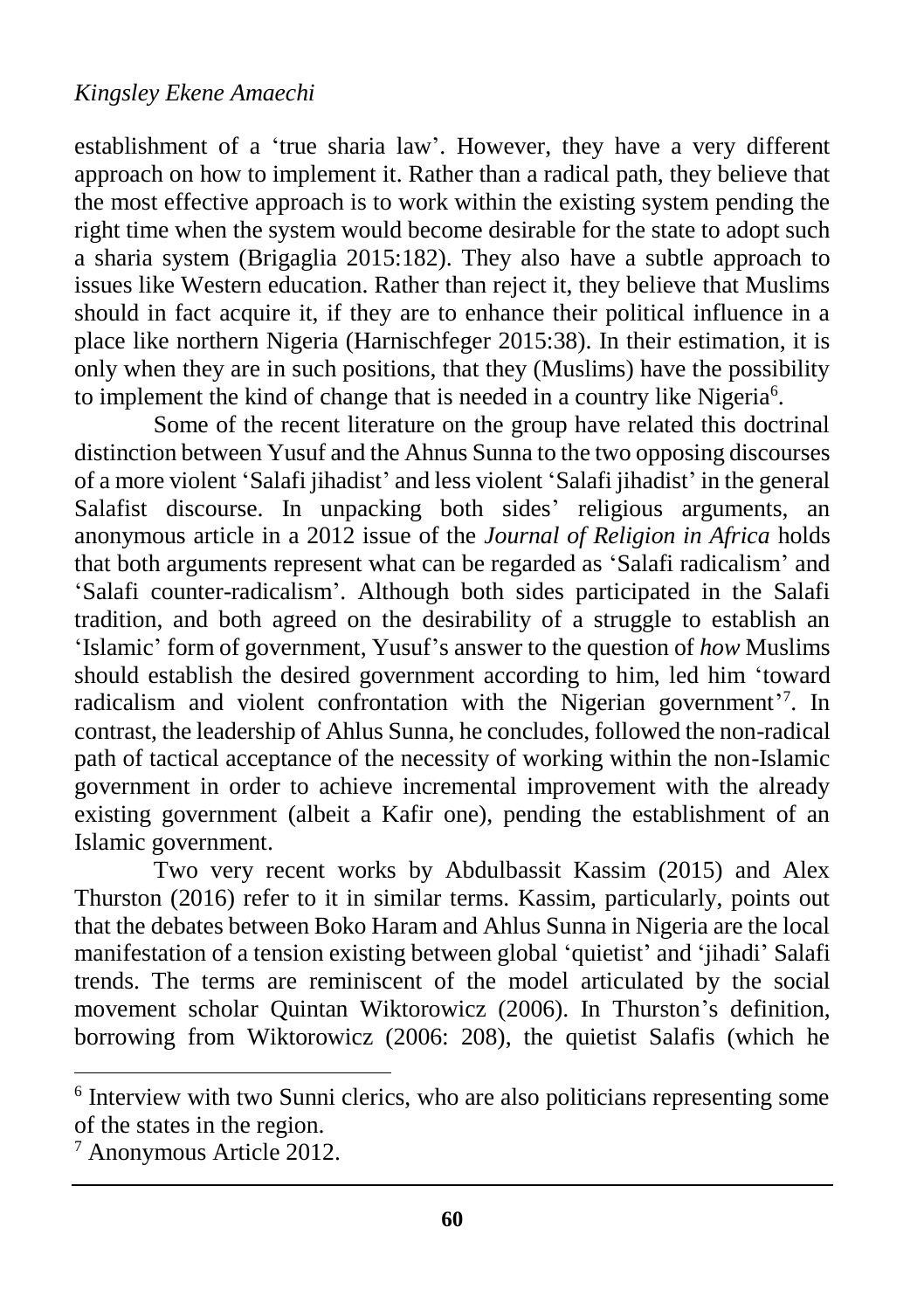preferred to call 'purists') are defined as those who focus on 'nonviolent methods of propagation, purification, and education'. They discourage their followers from political activism, sticking to the classical, Sunni principle, which entails total obedience to the Muslim ruler. The second trend, according to him, on the other hand calls for 'violence and revolution' to overthrow the governments of their countries (Wiktorowicz 2006: 208). The militant call of a jihadi like Yusuf – Kassim and Thurston therefore conclude – was based on a more rigid application of the principle of *takfīr* (excommunication) of the Muslim ruler who rules by other than God's revealed law (*al-ḥukm bi-ghayr mā anzala Allāh*), as well as on the basis of the associated principle of *al-walā' wa'l-barā'* (loyalty to Islam and disavowal of everything else), which implies that a deficiency shown in one's loyalty to the laws of Islam or in the disavowal of non-Islamic systems constitutes, by itself, an act of unbelief (*kufr*), putting the one (in this case, the Muslim ruler) who commits it, out of the fold of Islam.

Now, in the context of post-sharia implementation in the region (Northern Nigeria) $\delta$ , it is easy to see how these doctrinal differences would lay the foundation upon which a more radical BH would emerge. First, the implementation of the sharia law simply did not necessitate a secure and corrupt free environment, as the Salafi activists had hoped. Second, in creating the sharia committees that would advise the governments of the various 'sharia states', the political elites had ended up recruiting many of the traditional, prevalently Sufi scholars, who still constituted, in many states, the majority of the clerical class at the grass-root level. Paradoxically, the sharia reforms that

<sup>&</sup>lt;sup>8</sup> By the beginning of 2002, all the 12 state governments in the region had already adopted sharia as their states' binding penal code. But the sharia law by no means achieved what it was intended to achieve, at least from the Salafist estimation. The introduction of the new penal codes had elicited two main popular dreams within the region - what Brigaglia (2015: 182) would refer to as 'Islamist and salafist utopia'. The first is a political dream based on the assumption that the implementation of the new sharia-inspired penal codes would lead to the creation of a perfect, united, secure and corruption-free Islamic society. The second was a puritanical Salafist religious utopia, based on the assumption that the sharia reforms would ultimately empower the Salafi movement, providing it with new tools to enforce its creed and to implement 'correct' religious practices (Brigaglia 2015:182). None of the two aspirations was fully realised in practice.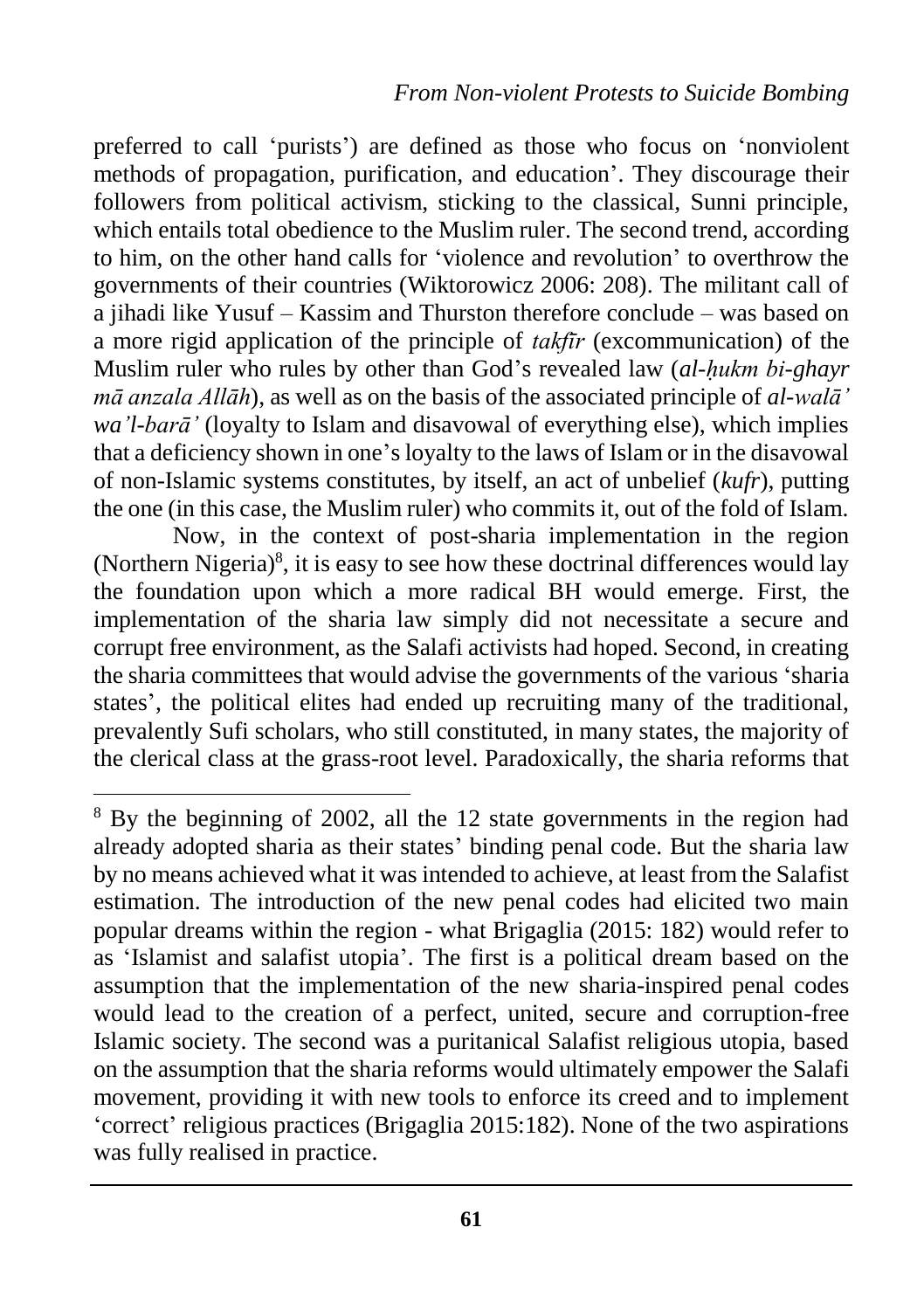had been the trademark of Izala and Ahlus Sunna, ended up empowering the Sufis and forced the Salafists to accept a doctrinal compromise, the very canon they had always wanted to correct. This would make many more Salafi activists to gradually become very disenchanted with the Salafist leadership, whom Yusuf soon started to accuse as colluding with the government in 'not advancing the cause of Islam'<sup>9</sup>.

Soon, Yusuf would also begin to reject the Islamic courts operating the sharia-inspired codes launched by the governments of the Muslim states of the north. As he consistently intensified his criticisms of the traditional Izala and Ahnus Sunna leadership, and other Islamic establishments within the region, he gained a lot more popularity within the mainly Salafi like-minded youths. By 2002, Yusuf would lead most of these youths, most of whom had worshiped at the Ndimi mosque in Maiduguri, to relocate to a place called Kanama<sup>10</sup>, to establish their own group. Here, they took an official name *Jama'atu Ahlis Sunna Lidda'awatiwal-jihad* (the People Committed to the Propagation of the Prophet's Teachings and Jihad), still in identification with what they regard as the 'real Ahnus sunna'<sup>11</sup>. The seclusion to this remote place was according to an Izala cleric, in conformity with the Islamic notion of *Hijra* (a belief that Muslims should aspire to establish a proper Islamic community in a more secluded community, in identification with Mohammed's withdrawal from Mecca to Medina in the earliest days of Islam). Appalled with what they considered to be a high level of compromise of their Salafi canon, the group hoped to establish their own true Islamic community. From there, they intended to continue to persuade the government to establish a correct state, which they believe is the only place to attain a true Islamic life style.

Unfortunately, this advocacy was from the beginning doomed to fail. The fact that the group had issues with the old leadership of Ahnus Sunna and Izala means that the possibility of achieving this goal is far from being unrealistic. First, most of the institutions entrusted with the implementation of the sharia law within the region were dominated by people within the traditional Salafist and Ahnus sunna network. And most of these people are the same people who have issues with Yusuf and his followers. The Hisba board for example, the most prominent body entrusted with the implementation of

<sup>&</sup>lt;sup>9</sup> Interview with an Izala imam.

<sup>&</sup>lt;sup>10</sup> Kanama is a remote village close to the Nigerian border with Niger.

 $11$  Interview with an Izala imam.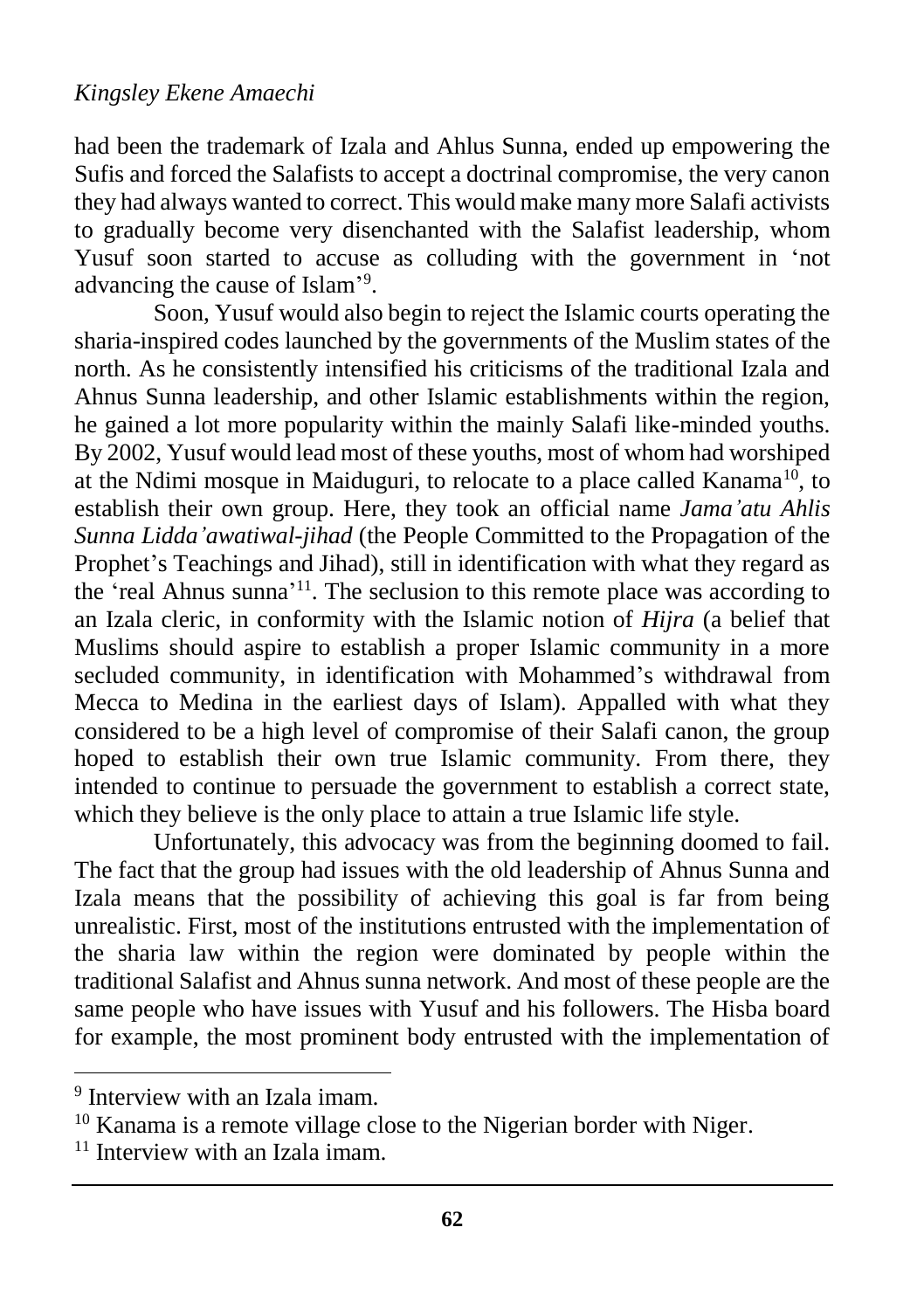Islamic morality in public life and sharia, had Ja'far Mahmoud Adamu as one of its leaders (Brigaglia 2012: 38). Like Yusuf, such people had also been at the forefront of the advocacy and campaigns for the adoption of sharia law at the dawn of democracy in 1999. Thus, being in logger-heads with such individuals was tantamount to no or little access to the state's political institutions within the region. This means that the chance of legitimately achieving the kind of change the group was agitating for through dialogue, was almost non-existent.

On the federal government level, the case is even worse. Not only did the group not have 'friends' in the corridors of power, there were also no 'political will' from the Presidency to implement such a religious radical penal code. The existence of collusion between some Nigerian politicians and the BH founder<sup>12</sup> at the time of the group's formation should not be misinterpreted as a corporation to aid BH to achieve such a political mission. On the contrary, most Northern politicians were never believers in the Salafi or BH message<sup>13</sup>. Most of them including the then Nigerian President Musa Yaradua (2007- 2010), who won the Presidential election on the back of his northern regional and Islamic identity, never believed in the BH message. Such political gesture was only part of a political tool for them to win votes and re-elections among massive rural electorates, some who felt for the utopic dreams Yusuf and his group had promised during the sharia law advocacy. Like the other twelve governors within the region, the political imperative of having such an Islamic political identity at the centre of state governments was precisely because it consolidated their positions as sharing in the dreams of the electorates, as well as being political custodians and protectors of the region's Islamic identity

<sup>&</sup>lt;sup>12</sup> The involvement of a number of northern politicians during the early stages of Boko Haram's genesis is undisputable, as shown by the case of former Borno state governor Ali Modu Sheriff. Sheriff is believed to have provided some support to the group during its formative period, and he famously appointed Buji Foi, a collaborator of Boko Haram's original leader Muhammad Yusuf, as the state's Commissioner for Religious Affairs in state. But this was only on the local state level.

 $13$  Two separate interviews with two Sunni politicians representing two of the political constituencies in the North East, and from two security officials that previously worked in Maiduguri confirmed how unrealistic politicians from the region believed BH sharia advocacy was.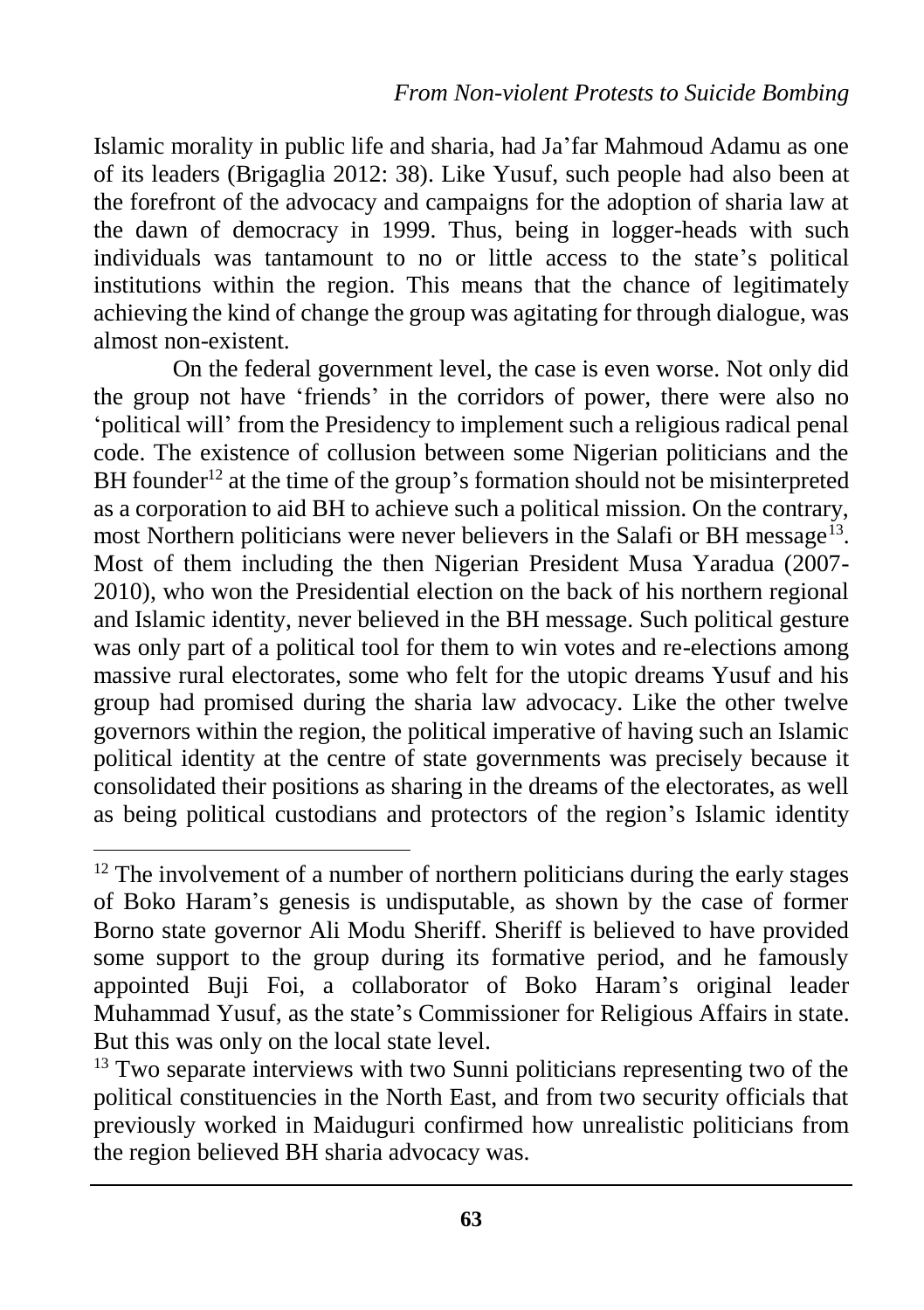$\overline{a}$ 

(Harnischfeger 2015:34-35). This being the case, the possibility of imposing such radical change from the Nigerian federal government was never going to happen. This means, it was almost impossible to see the possibility of Yusuf and his group at this time to legitimately achieve the kind of changes they advocated for. Consequently, the disposition towards other radical means like violent rhetoric and contentions, became more appealing as an appropriate medium to be heard and taken serious.

Soon the group would start to tune up their anti-state rhetoric. Some of the previous research depicts how it was at this time (2008) that the group began to tune up their jihadic rhetoric against the Nigerian state (Williams  $\&$ Guttschuss 2012:31-32). In some occasions, the group threatened to depose the Nigerian government. On many occasions, Yusuf and some of the group's leadership were arrested (Smith 2015: 56). Twice Yusuf was charged, but his prosecution never went forward<sup>14</sup>. In late 2008, the Borno state government banned Yusuf and his then deputy Abubakar Shekau from preaching in public (Williams and Guttschuss 2012:32). But as the group's goal of changing the sharia politics remain unachieved, all these pushed the group into becoming more hardened and inclined toward violent tendencies. Having no formal access to legitimate political institutions and being unable to influence the kind of change they hoped for, violence rhetoric increased and became more appealing as a viable option for the group to achieve their goal.

### **Violence as a Strategy for Goal Attainment**

Despite the violent disposition that came from the group's Salafist doctrinal ideology, and the group's conflictual interaction with the old leadership of Ahnus Sunna and the Izala, BH never really officially adopted violence as a strategy for goal attainment until 2009. This strategy finally officially evolved at the dawn of more political opportunities as the group operated within the region. This is where I disagree with some of the previous research on the group (Brigaglia 2015; Thurston, 2016), who argue that the group's official adoption of violence began long before 2009. Brigaglia particularly believes that several cases of violence and an incident at Kanama in 2003, where BH was involved in a violent confrontation with the police, were pure

<sup>&</sup>lt;sup>14</sup> Interview with one of the security personnel, who worked in the region and had followed BH developments closely.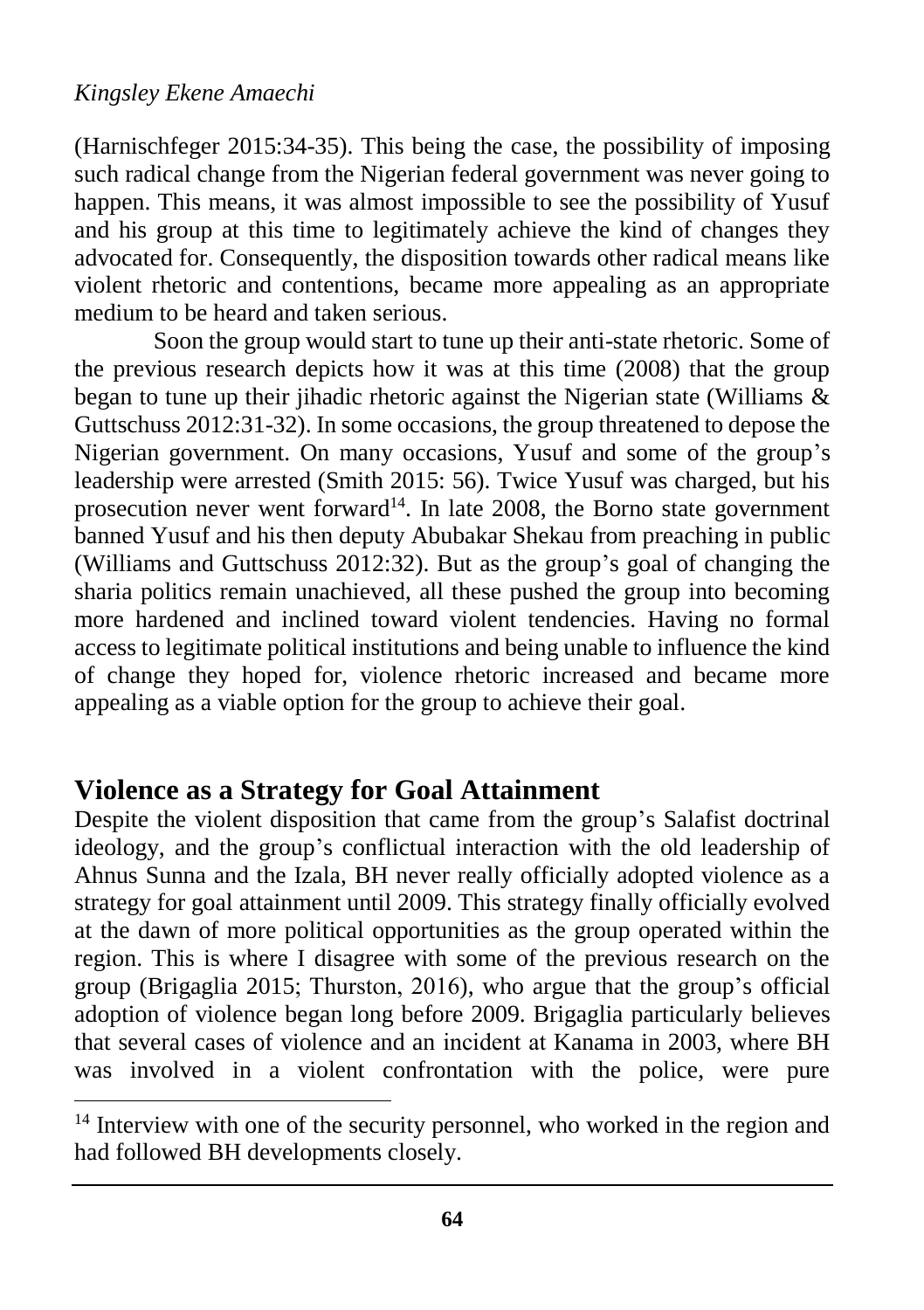manifestations of the group's ability to act out on their already prepared violent strategy, rather than a mere banal confrontation between the group and the local state security officials (Brigaglia 2015:195). For him, by the time of establishment of the Kanama project in 2003, the group had already moved to Salafi-Jihadi positions. The Kanama camp thus was for him, an 'outpost' of the mainstream Salafi mission, and an Al-Qaeda training camp, established in collaboration with the older Salafist establishments. Implicitly, violence was bound to happen, it was a matter of when.

I find this assumption very inexact. *First*, this account is simply inconsistent with most available accounts of the Kanama incident<sup>15</sup>. Up until this day, Yusuf's group or its recent incarnation never officially claimed responsibility of the violent incidents that happened before 2009 (except the Kanama incident). On the Kanama case, most reliable reports<sup>16</sup> indicate that the incident was a simple dispute between members of the group and some villagers about fishing rights, and escalated when police tried to meddle in the peace process (Comoli 2015; Walker 2016). Enraged by what they felt was unfair treatment by the local police, the Kanama BH activists attacked the local police stations in the coming days, over-powering the local police, and cateredaway with most of their local ammunitions. In retaliation, the local police descended on the group with full force. As many as seventy members of the group were killed, including Mohammad Ali, one of the prominent deputies of Yusuf. Yusuf, as the leader of the group, was declared wanted. To avoid prosecution, Yusuf fled to Saudi Arabia. Yusuf only returned to Nigeria through the assistance of Adamu Dibal, the former deputy governor of Borno state (Williams & Guttschuss 2012: 30). In his own words, Yusuf at this time admits that 'even though I believe that an Islamic system of government should be established in Nigeria and if possible all over the world, it has to be through dialogue and not violence' (Williams & Guttschuss 2012:32). This was not a group with the sophisticated military training from Al-Qaeda.

*Secondly*, I find it too presumptuous to conclude that the Kanama project was an Al-Qaeda project when there is no serious evidence to confirm this. If BH (from the Kanama camp) had been an Al-Qaeda military camp as some literature conclude, I do not understand why the group did not unleash

<sup>&</sup>lt;sup>15</sup> Most of the security officials I spoke to disagree that Kanama was an established Al-Qaeda camp.

<sup>&</sup>lt;sup>16</sup> Separate interviews with security officials.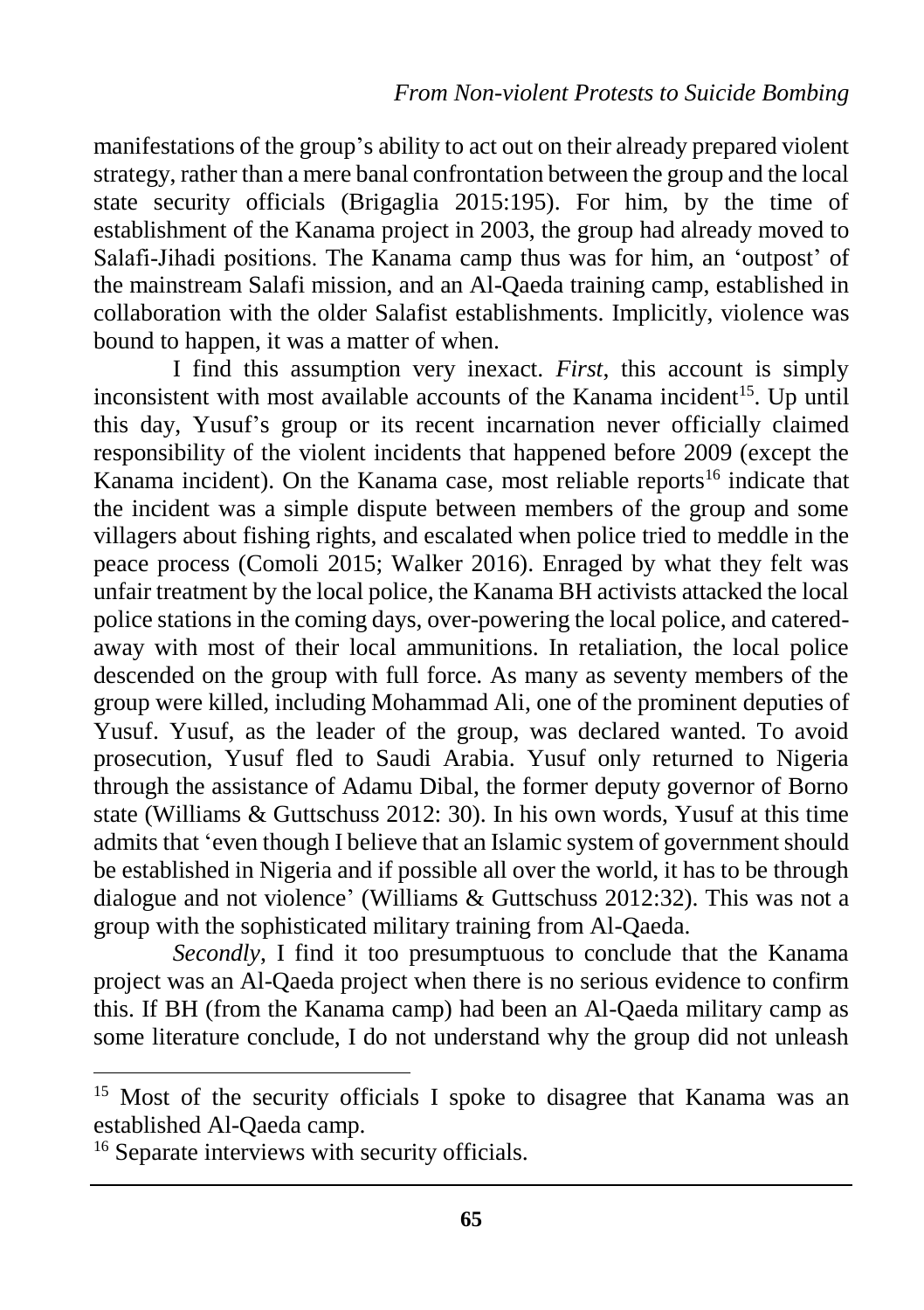$\overline{a}$ 

and start using some of the sophisticated violent strategies that had already been developed within their international sponsors (Al-Qaeda). They would not have to wait for an encounter or confrontation with the villagers and the local Kanama Police before they would start using a violent strategy, since they have already developed violent jihadist ideologies. Yes, the group's beliefs and Salafist jihadist ideology had disposed the group for a violent strategy, but this strategy was not set in motion until these were interpreted within some political opportunities within the contexts of the group's operation. Groups often act and adopt certain strategies when there are political opportunities to do so. Without such opportunities, such strategies remain only ideas.

The June 2009 incidents when the group finally adopted suicide bombing illustrate this case particularly. The problem began in Maiduguri when local police and some participants in a BH funeral procession clashed because of some of the members of the organisation's refusal to wear motorcycle helmets. Having refused to cooperate and abide to the road safety rules of using a personal protective helmet while riding on the high way, altercations ensued between the people and the police. In the subsequent days Yusuf demanded justice and threatened that he would take revenge on the Nigerian government, if they do not apologise and make reparations for what they had done (Comolli 2015: 54). When nothing of such came, Yusuf would start preparing seriously to attack the Nigerian security forces, with locally made ammunitions that were available to the group at that time.

To concretise this strategy (violence), Yusuf had to construe violent retaliations on the security forces as a religious moral duty that demanded action. 'We are starting a violent *jihad* in Nigeria which no force on earth can stop', Yusuf would tell his followers this time. 'The aim is to revenge the death of our brothers … to Islamize Nigeria, to propagate the name of Allah and to liberate ourselves and our religion from the hands of this infidels ... It is the duty of every Muslim to join in this jihad, … to achieve what Allah wants from us<sup>'17</sup>. Under this kind of framing, the group's intended violent retaliation becomes an appropriate tool imperative on Yusuf's followers to fight the Nigerian security officials. It was during this time that one of Yusuf's followers accidentally blew himself up, while making a local bomb. Yusuf immediately called him a martyr (Williams & Guttschuss 2012, 31), taking his framing

<sup>&</sup>lt;sup>17</sup> Yusuf's audio tape, given to me during my interview with one of the Nigerian security officials.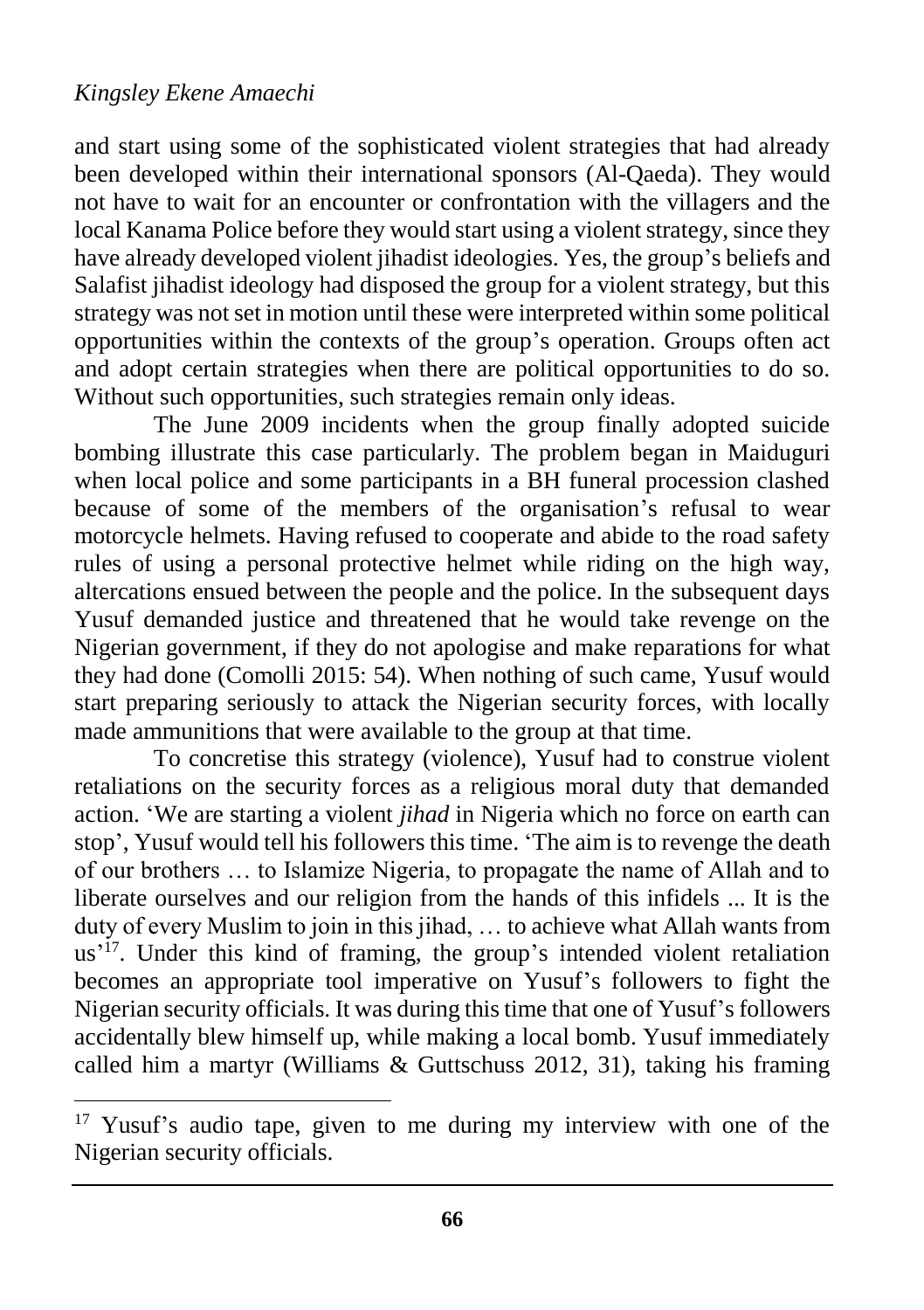further to encourage its members to also see anyone of his followers who dies in the cause of this fight as a holy warrior.

On the part of the Nigerian government, the group had to be stopped at all  $cost^{18}$ . Hence, in the next few days, the Nigerian security forces launched an all-out attack on Yusuf and his group. Unfortunately, what the administration had hoped would be a ceremonial exercise turned highly violent. Armed with locally made guns, bows and arrows, the group fought back the security forces (Williams & Guttschuss 2012: 34). However, because the group lacked experience<sup>19</sup> and the fact that their locally made weapons were no match to the automatic guns and grenades of the Nigerian security forces who had now been reinforced from the federal government, they could not withstand the security forces for long. After a few days, the group was crushed. About 700 members of the organisation, including Yusuf, were killed (Brigaglia 2012:35). Other surviving members of the group went underground, putting an end to the violence within the group until January 2010 when the organisation re-emerged.

It is important to understand that BH at this time, was no longer a tiny number of youths that had operated in Kanama. Different from the Kanama group, the group at this time had more resources in terms of number of adherents that are scattered in the many parts of the country<sup>20</sup>. Yusuf had also

<sup>&</sup>lt;sup>18</sup> Interview from a member of the Nigerian Joint Task Force, tasked with policing BH.

<sup>&</sup>lt;sup>19</sup> Interview from a member of the Nigerian Joint Task Force.

 $20$  Some of my informants, particularly, two politicians that represent some of the areas where BH operated in 2009 confirmed to me how BH had become a very formidable group as at the time of the group's confrontation with the Nigerian security forces in 2009. They explained that when Yusuf returned to the country in 2004, he quickly started the process of rebuilding the group. According to them what was important to him at that time was to re-build the organisation from the ruins of the 2003 crackdown. First, he changed the group's name officially to *Jama'atuAhlisSunnLidda'awatiwal-jihad* (the People Committed to the Propagation of the Prophet's Teachings and Jihad). Secondly, he relocated the group's main base from Kanama to Maiduguri, establishing a mosque in a land given to him from one of his wife's family. From there, starting to source for followers, making and releasing DVDs, audio cassettes and pamphlets, he tried to spread the group's new message. He and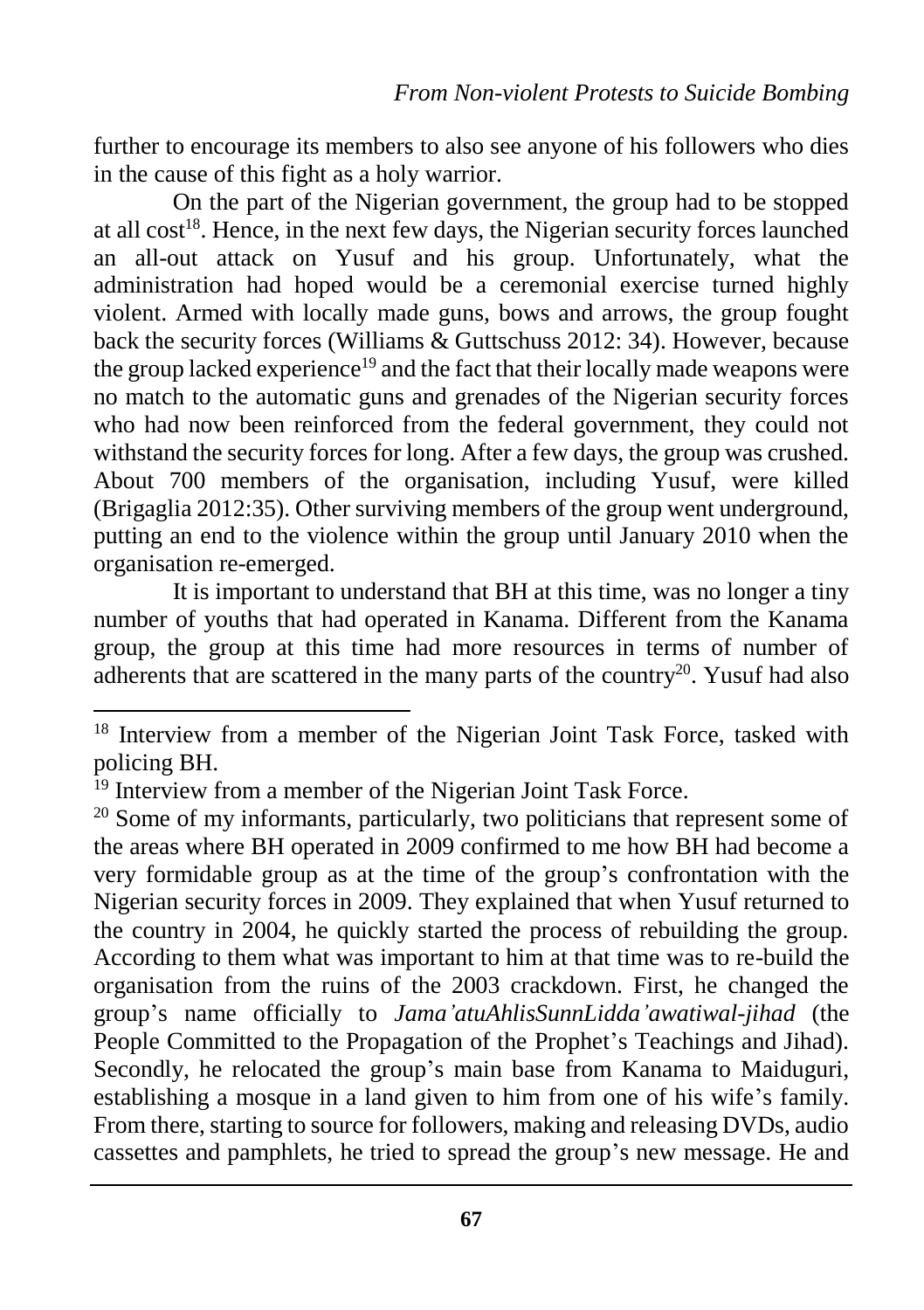$\overline{a}$ 

the advantage of an existing social organisational network from both his mosque and other similar loyal cells around the region<sup>21</sup>. Within the physical structure of such institutions, he had a religio-spatial structure for mobilisation. Several of my informants recount how, at this stage, Yusuf would gather his followers, send tapes with lessons and sermons, give instructions, distribute pamphlets, propagate and discuss the group's line of actions<sup>22</sup>. On the social level, this network also meant that most of his members and potential recruits had already existing social bonds - bonds which developed over time after some years of close acquaintance with one another. This kind of bonding made it easier for him to mobilise and sustain this strategy in the face of an extremely tense situation.

The adoption of this strategy at this time highlights the significance of availability of resources and political opportunities in the development of this strategy. Obviously, movement organisations are sensitive towards the availability of resources and evolution of political opportunities within the environments where they operate (Della Porta 2009:10; Hafez and Wiktorowicz 2004: 61-88). Violent confrontations with state authorities can create enabling political opportunities for movement organisations to act. However, without the corresponding resources (in the form of ideological framings, the financial resources for the ammunitions, social networks) groups may find it difficult to act even amidst these vast political opportunities. These resources determine both the form and the intensity of any strategy that evolves within movement groups. The availability of the group's Salafist ideology and the vast network of followers in Yusuf's case, made it possible that Yusuf and his group could develop the use of a violent strategy when the political opportunities arose from the state's brutal arrests and repressions. Under such

others within the group's leadership were also involved in *dawah*  (proselytization) campaigns in different states within the region. By 2009, the group had branches in some of the states and all the major cities in the region.  $^{21}$  By the time of these developments, Yusuf already had his own new mosque. When Yusuf returned from Saudi Arabia, he relocated the group's base back to Maiduguri. There, he set-up a new mosque in the center of the city, which he named Ibn Taimiyyah Masjid. This was in a land owned by his father inlaw, Baba Fugu Mohammed.

<sup>&</sup>lt;sup>22</sup> Separate interviews from different members of the Nigerian security officials.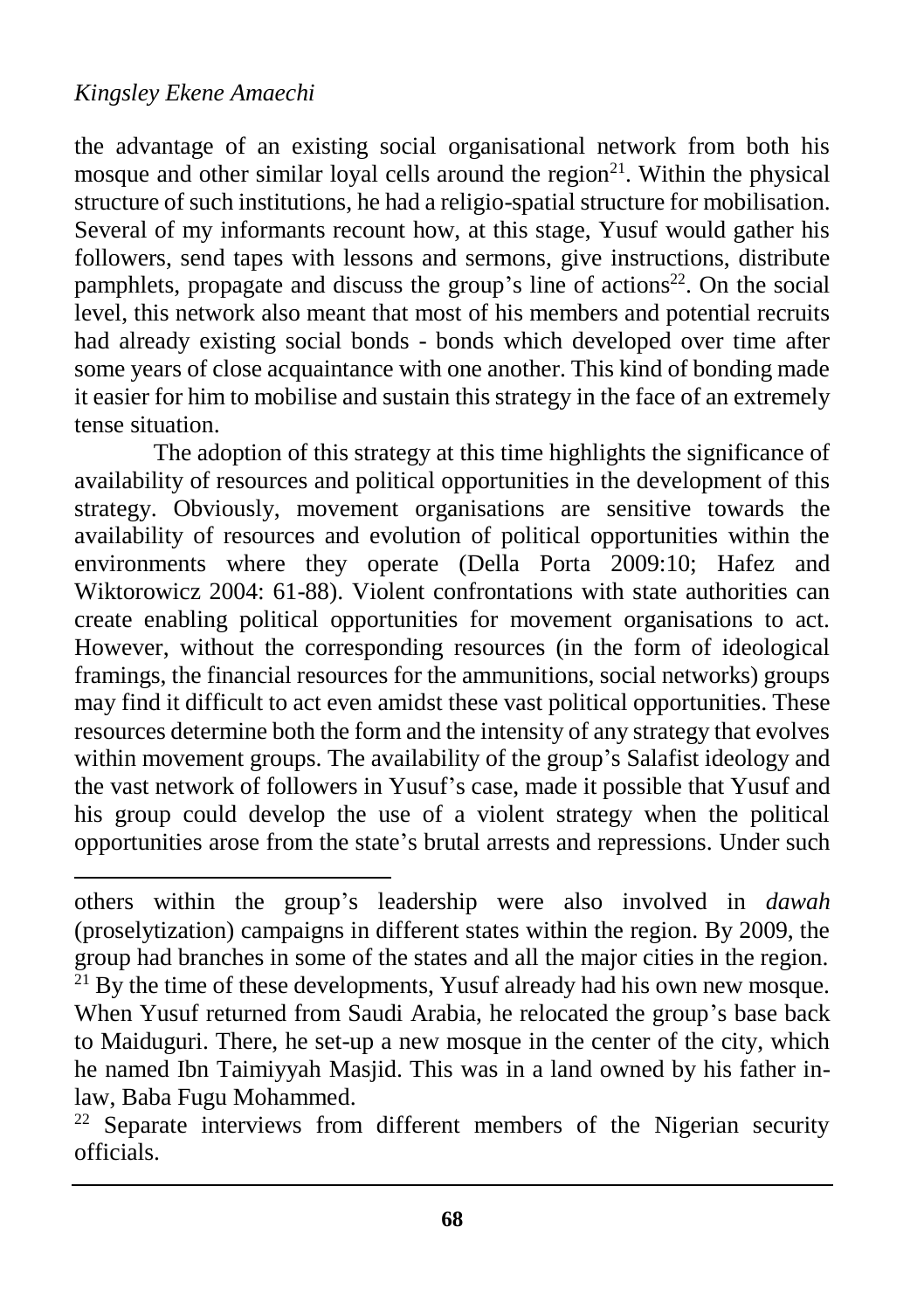situations, adopting a violent strategy easily becomes a legitimate and unique defence asset for such movement organisations to defend itself.

## **Linking Resources and the Organisational Dynamics to the Development and Use of Suicide Bombing in BH (2010-2017)**

In the last seven years (2010-2017) BH has grown to an organisation which now uses different forms of violence strategically to attack the different segments of the Nigerian society. From using locally made knives, bows and machetes, the group has now graduated to the use of different advanced forms of attack, using sophisticated kinds of weapons, such as AK 47s, rocket grenades, car suicide bombings, body strapped suicide bombs, etc. Under the leadership of Shekau, the group had consistently used these advanced methods to attack state institutions, international institutions, churches, mosques, media houses, security personnel, religious leaders, politicians and ordinary civilians both within and outside the region. In 2014, the group changed its tactics from just guerrilla attacks to capturing cities such as Gwoza (August 2014), Bama (September 2014), and Mubi (September 2014), and uniting them with the areas around the already dominated sambisa forest, as part of an utopic unofficial Jihadist Islamic caliphate.

However, in the last two years, all these and other major urban centers captured by BH have been liberated. By the spring of 2015, the Nigerian security forces have been able to dismantle most of the training camps that Boko Haram had run in the Sambisa forest since. This has resulted in the *de facto* demise of the short-lived, unofficial Jihadist caliphate that the Boko Haram leaders had declared in August 2014. Still active unfortunately, Boko Haram have responded with a new campaign of violent attacks that have targeted the major urban centers of the states of Borno and Yobe (where the movement had originally started) as well as outside the country to Northern Cameroun, Chad and Niger Republic, often with a wave of sophisticated weapons and suicidal methods with kids and under-aged girls.

The first suicide bombing from the group occurred in June 2011, when the group attacked the Nigerian Police Chief at the Police headquarters in Abuja. Carefully planned, in the morning of July  $16<sup>th</sup>$  2011, a 37 years old member of the group, Mohammed Manga, followed the Nigeria's police chief's convoy into the police Headquarters, and detonated his big explosives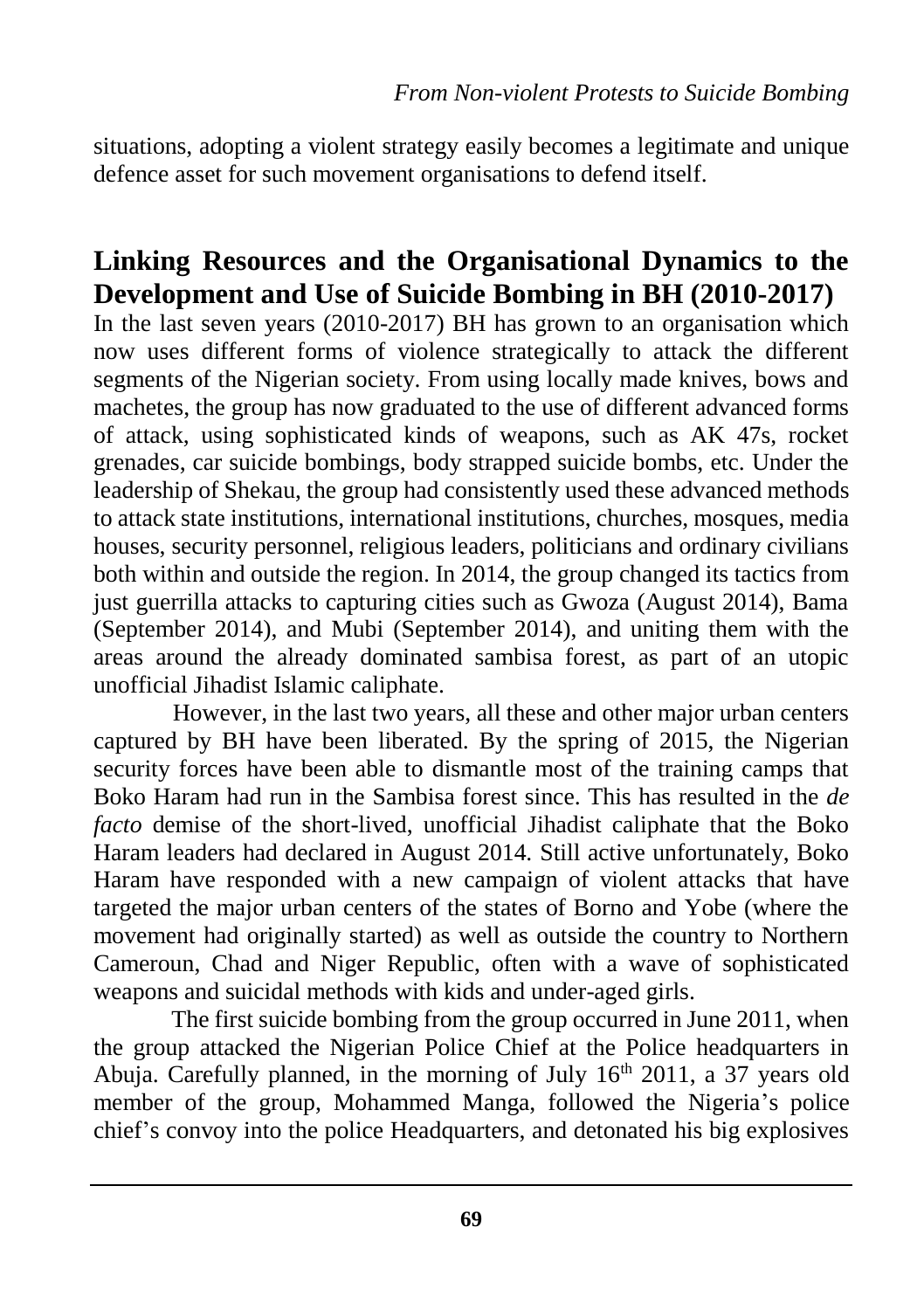as they entered the garage gate. Both the suicide bomber and other six police men standing nearby were killed at the spot. It was by sheer stroke of luck that the police Chief escaped the attack unharmed. What BH missed in the Police headquarters attack, they perfected at the UN building. On August 26<sup>th</sup> 2011, Mohammad Abul Barra (27), another Boko Haram militant, allegedly drove his Honda Accord car into the UN building, ramming it into the two entrance gates, and unto the lobby of the main building, before detonating his car bomb. Only few pieces of the driver were found, some hours after the attack. In the last five years, the group has perfected this strategy and has used it to carry out uncountable attacks which have killed scores of civilians and security forces within the areas, where the group now operates. Once this strategy has been chosen, it has been justified by the group as a viable tool to attack the different segments of the Nigerian, Cameroonian, Chad and Niger communities, considered by the group as legitimate targets.

How did these developments occur? Under what conditions did these strategies evolve within the group?

The first, and perhaps the most important condition to look at is the political environment within the area when this strategy evolved. Earlier, the article had explained how the Nigerian government's response to the group's activism has been mass arrests and repression of the group. At the beginning of 2011, the Nigerian government had also deployed a coalition of a Joint Task Force (JTF) into the region. Police vans paraded in every corner of the major cities. There were constant stop and search operations, even in the most remote parts of the region. On several occasions the Nigerian government had declared state of emergencies in Bornu, Adamawa and Yobe states, the three main states that is most affected by the group's violence. Under such cases, more elaborate military actions were also devised. For example, these regulations permitted military personnel to search and confiscate the assets of any suspected individual within the emergency areas without warrant (Williams & Guttschuss 2012: 83). In 2015, in the wake of extended BH attacks on neighbouring towns across the border, the Nigerian government also formed a military alliance with Cameroon, Chad and Niger, in order to combat the group's activities.

Although this approach has contributed to the curtailment of BH activities in the region, especially since the newly formed international forces are beginning to clamp down on the group on the Sambisa forest, this has been the biggest element which facilitating the evolution and escalation of different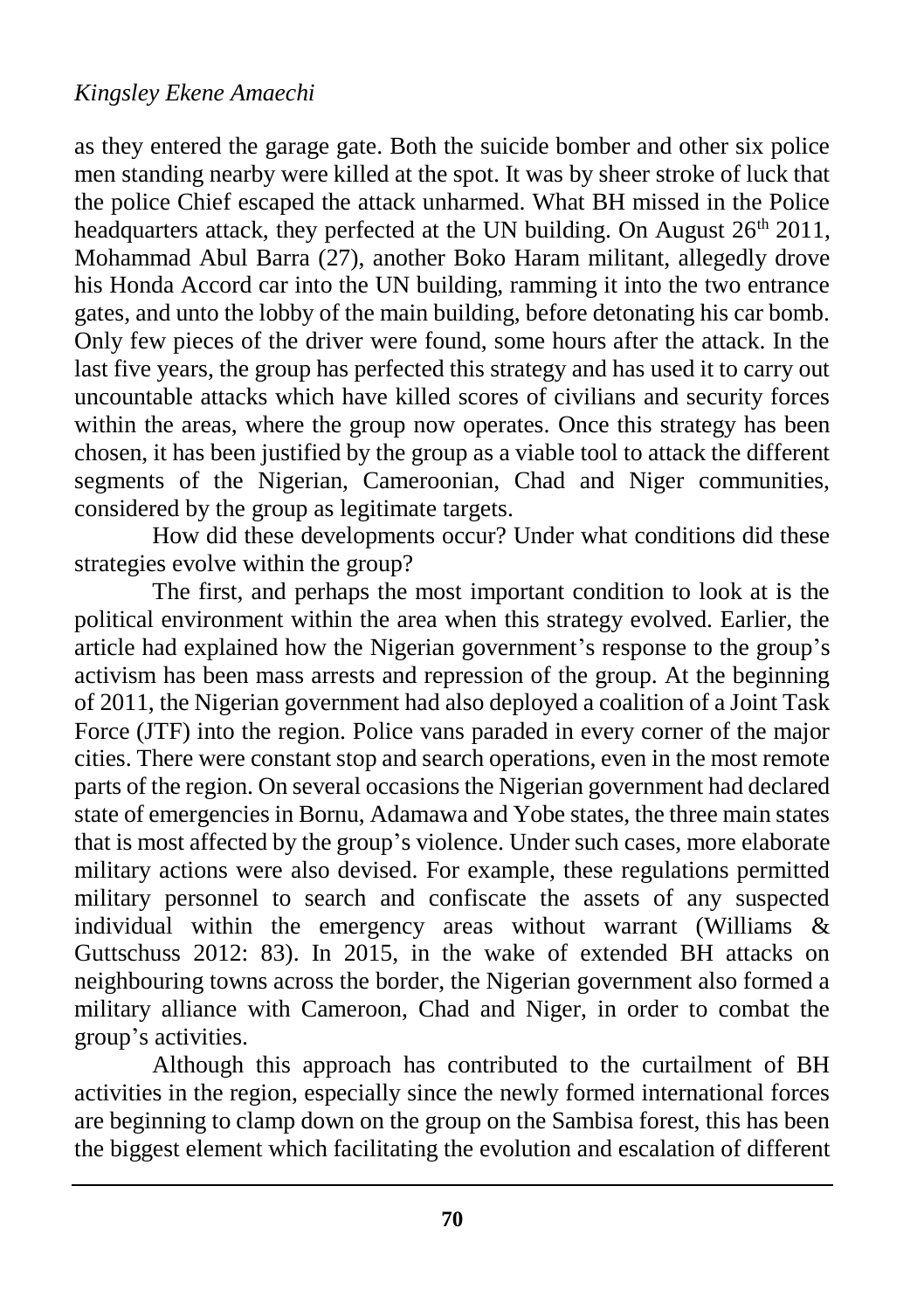forms of violence in the organisation. For the organisation to continue to be able to carry out their attacks or engage with the security forces in the region under such a militarised environment, they had to devise more advanced and sophisticated means that could match those of the security force. Instead of using locally made knives and bows and arrows, they had to employ machine guns, AK-47 assault rifles and car bombs, to carry out their well-planned guerrilla attacks. These advanced weapons appeared to be the best means with which the group could still compete with the Nigerian security forces, as well as effectively carry out their attacks without being stopped. As the government further increased its militarisation approach, the group continued to improve upon these advanced methods of attack.

Having advanced their violent ideology from the Salafi thought from their previous encounters with the security forces, the group leadership did not have to look far away to find justification for this strategy. What they needed to do was to frame this strategy in a way that resonates with the activists within the group in correspondence to the political opportunities available from the environment. 'What we are facing', Yusuf would argue, 'is a new catastrophe (referring to attacks from the state security forces), like the one Allah told us: ... War against the Muslims by the Christian groups in Nigeria, with the help of the infidel government of this country' (Yusuf, quoted in Walker 2016:141). According to him, it is only when we start accepting those infidel laws, or become weak, and stop doing Jihad, will Allah allow such catastrophe to triumph. It is imperative on all Muslims therefore to fight against this, by sacrificing your souls, your homes, your cars, and your motorcycles for the sake of Allah (Yusuf, quoted in Walker 2016:141). It was also in this regard that Yusuf was fast to pronounce as 'martyrs and holy warriors' the group of BH activist who lost their lives in the hands of the police in 2009, when they were on their way to a funeral. When one member of the group accidentally blew himself up while making a bomb during this time, Yusuf also called him a 'martyr, and a true warrior of Islam' (Williams & Guttschuss 2012: 31). Such framings are significant in the sense that it provided the needed ideological resource upon which mobilisation for such activism was sustained when the need to adopt such activism arose within the group.

Shekau, who led the group after they re-emerged in 2010, would consolidate this framing. He never shied away from any opportunity to remind his followers that their activism is rooted in their faith in Allah (Smith 2015: 110). This time the group had even more reason to attack the Nigerian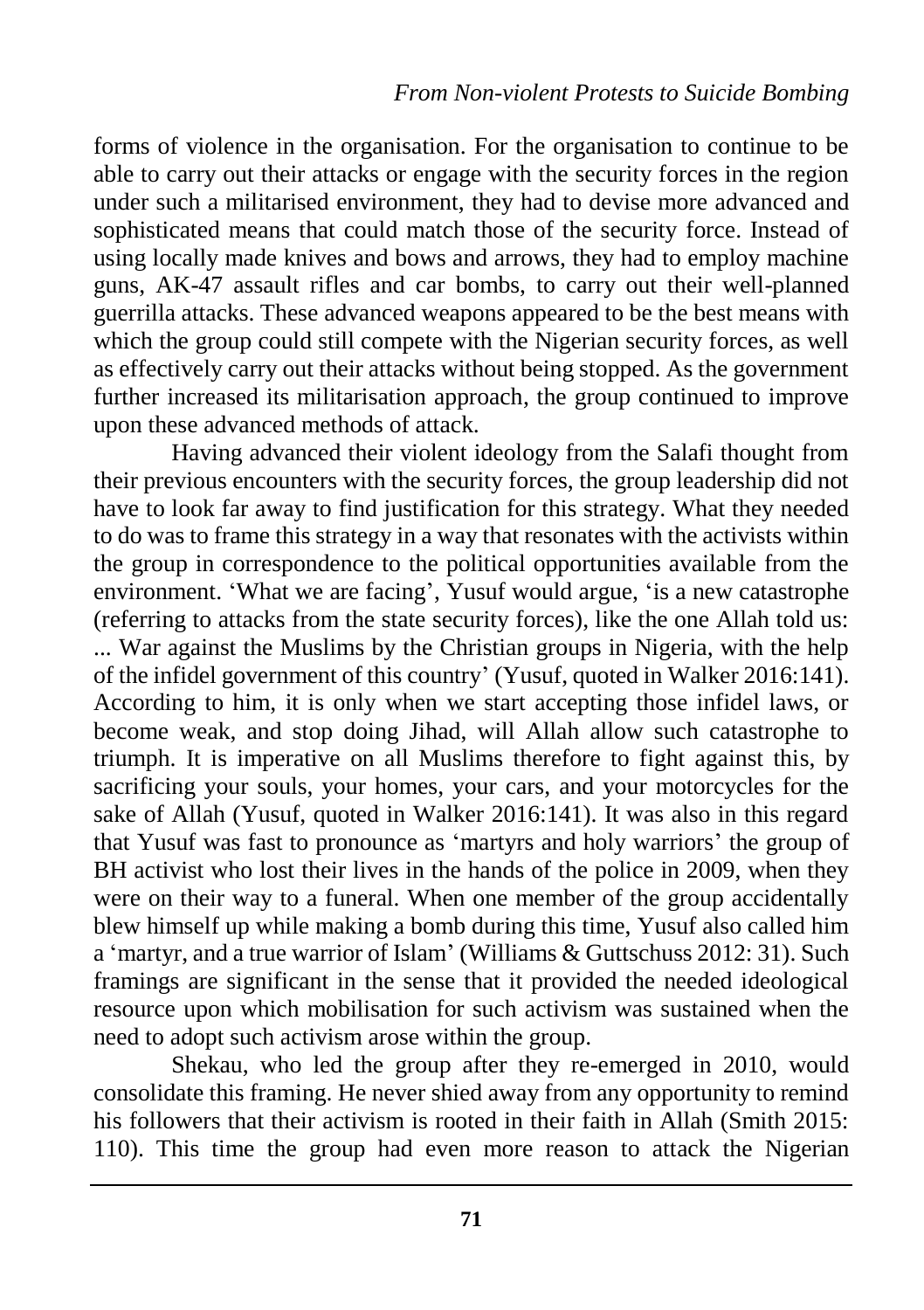government: they not only had to revenge the death of their leader and other members of the group, whom the Nigerian government had massacred unfairly from the previous wave of violence, they also had to fight with the Nigerian government, which was their biggest obstacle to achieving their goals. Correspondingly, he raised Yusuf's violent rhetoric to a new level, often urging his followers metaphorically to 'eat the heart of these infidels since they have chosen to disobey Allah' (Walker 2016: 160). For him, their mission is no longer a war between Muslims and infidels. It is mandate to 'enjoy killing unbelievers because Allah has asked them to kill them'. In the coming days (January, 2010) the group went on a killing rampage of the police and everybody whom they believed must have helped the security forces earlier, including leading politicians, religious and traditional rulers and ordinary civilians. But because by this time there was heavy security personnel presence, they had to device more sophisticated and effective means of attack. First they started with high level hit-and-run assassinations of selected individuals and high ranking JTF personnel stationed in the areas, escaping after each attack with unsuspecting motorcycles (*okada,* as it is called in Nigeria). They targeted the main commander of the joint task forces that were conducting the operations in the border between Nigeria and Chad. They also killed the local police Chiefs and several military personnel stationed in many parts of the region. To further demonstrate continuity with the original dismantled 2009 group, they also attacked local religious leaders and politicians who had cooperated with the police and implicated the BH members in the 2009 raid. They re-took houses belonging to members of the group, who either died or escaped the first raid. The people who had taken over these houses were either killed or forced to vacate them (Walker 2012:5).

The fact that Islam in general has a history, traditions and sacred scriptures which are infused with violent activism, gives such framings some credibility. Prophet Mohammed, the religion's founder was both a spiritual, as well as military leader. From 622 CE until his death in 632 CE, the Prophet successfully consolidated his power in Medina and united the Arab feudal tribes, mostly through violence and warfare. Within that context, the religion was able to develop concepts which in that context justified violent activism, as religious and moral duty. Because of this, the religion had developed concepts which justifies violent activism. The concept of jihad for example, while referring to the obligation incumbent on all Muslims to struggle or exert (jihad) on oneself, and to follow and realise God's will, also incorporates the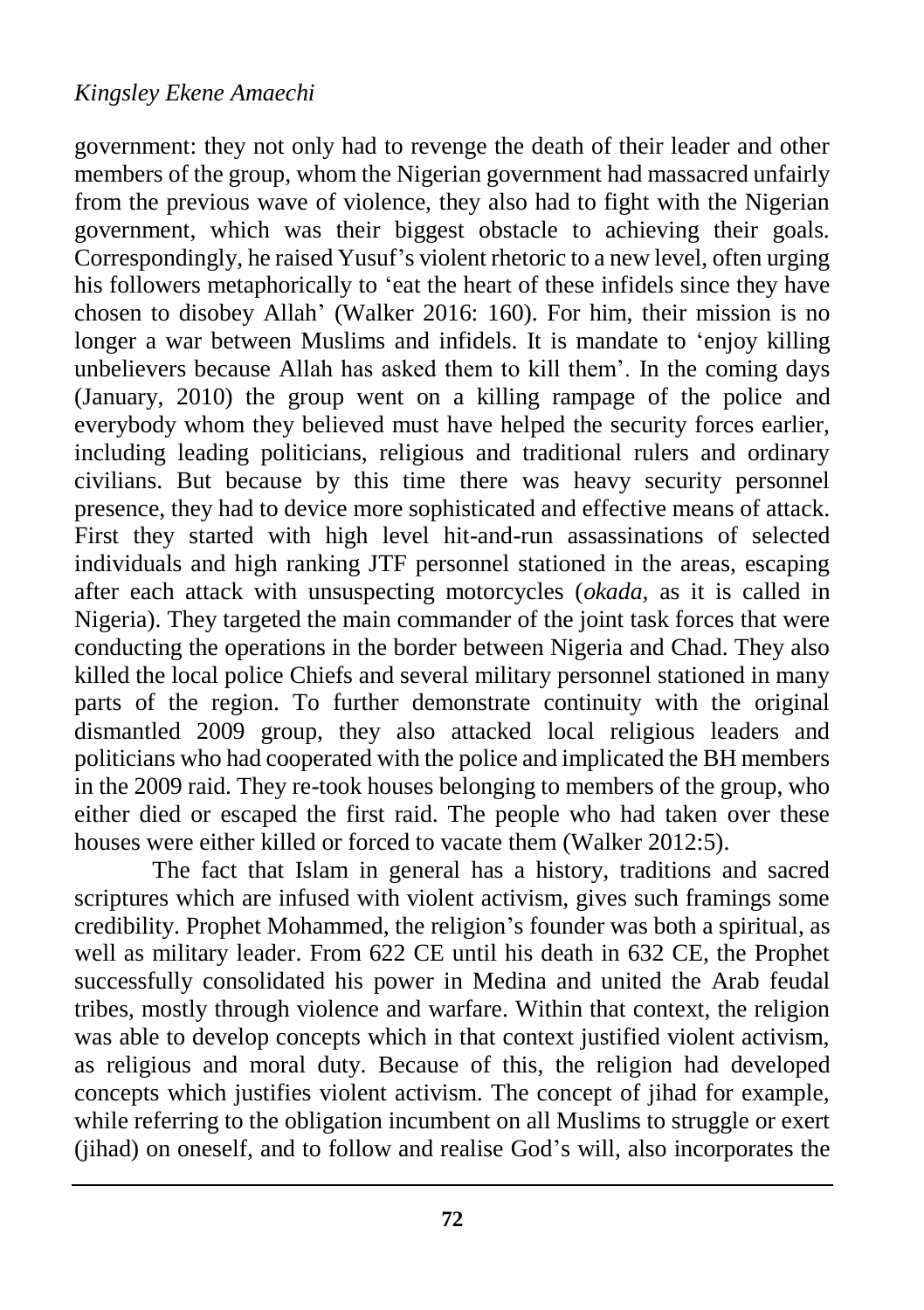idea of activists 'to fight injustices and oppression, and engage in armed struggle to defend one's community and religion' (Esposito 2015: 1070). These kinds of concepts obviously make the religion very susceptible to be framed to justify violent activism or even martyrdom, especially when there is a conviction that the target of the attack is an enemy of the religion. Evoking such histories, the group's leadership easily considers the group's activism as a sort of religious and political moral duty, which demanded self-sacrifice and an unflinching commitment to the cause of religious transformation, greater than any individual's physical life. Under this condition, high risk activisms would seem imperative, no matter the cost.

Another important condition I consider very significant to the development of more advanced forms of violence, especially suicide bombing within the group, was the availability of resources. The Salafi orientation of the group meant that they also had an abundance of other resources such as finance, political sponsorships and assistance from both within the region and from similar brother organisations outside the country. Previous research on the group (Brigaglia 2012; 2015; Walker 2016) recounts how the organisation had either enjoyed, or at least had benefited from some sort of financial and political sponsorships in the region, and from sister networks outside the country due to its Salafi identity. Having all these resources means that the group has access to lots of funds, and networks which otherwise may not be readily available to ordinary organisations. Such resources made it easier and possible for the organisation to plan and execute certain complicated and advanced attacks, which ordinarily would have been impossible.

When I interviewed some of the members of the security forces I got the understanding that the very foundation for the disposition of suicide bombing in particular was laid by the availability of these resources, particularly in the form of co-oporation that exists between BH and these 'brother' groups. My respondents recount how some BH suspects admit to have been trained and collaborated with groups such as Al-Qaeda, Al-Qaeda in the Islamic Maghreb (AQIM) and Al-Shabaab, during the time the group was dismantled in 2009. According to them, most of BH's best fighters are imported from these external organisations. These relationships and mutual cooperations meant that by the time BH needed to step up its attacks, they have access to both the experience and the technical know-how required for the adoption of this radical form of violence that already exists within these organisations. In fact, Mohammad Abul Barra, the 29 year old who executed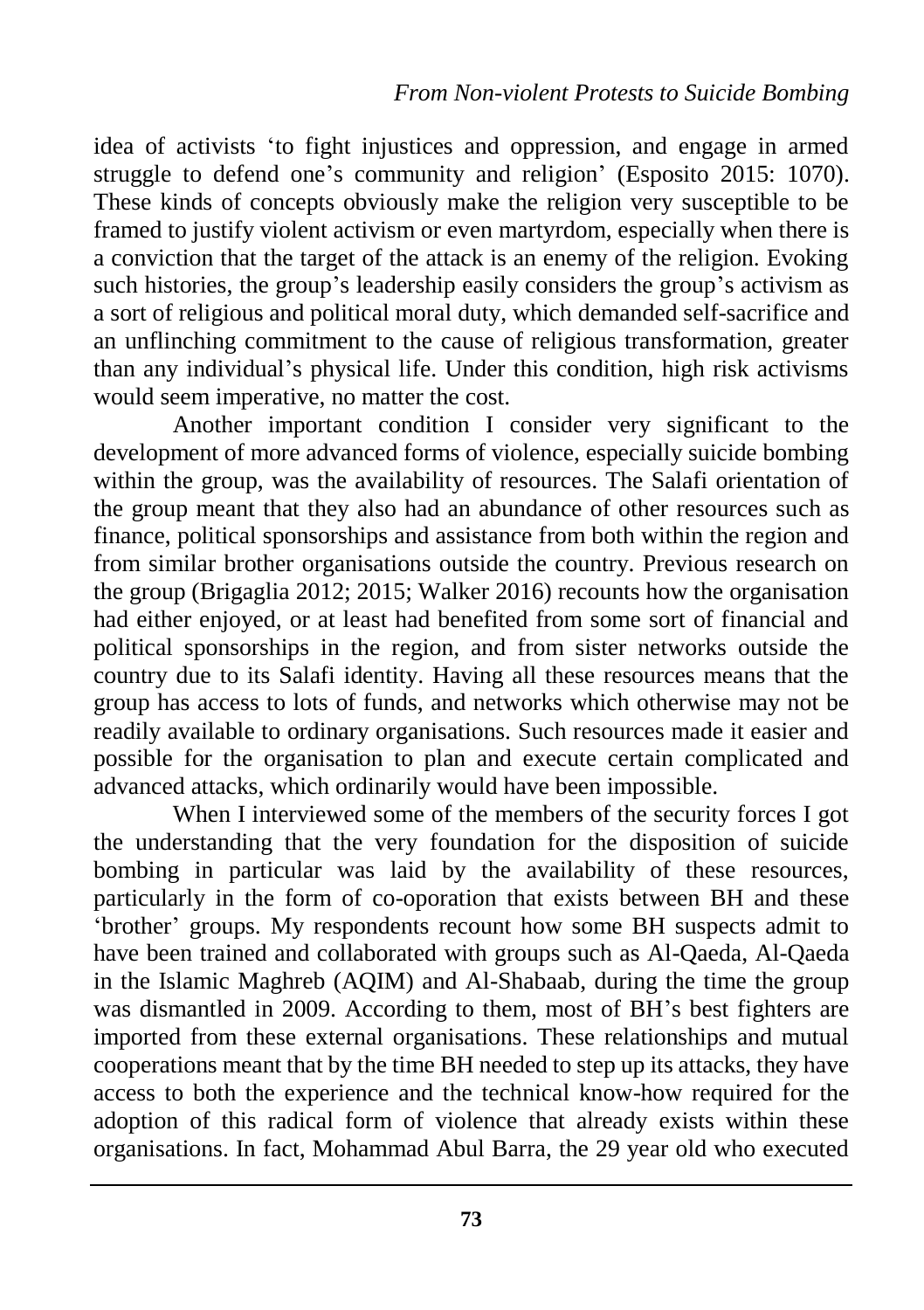the group's first suicide bombing at a UN building in Abuja in 2009, is believed to have returned from Somalia a few days before he carried-out the attack in Abuja (Comolli 2015:105). Thus, given that such a radical method had already been developed and justified within these 'brother' groups, this strategy was at least an option to be adopted by the group. In such a militarized and hostile environment as the one where the group operated, this strategy would naturally appear as a very reasonable and efficient option to carry out such strategic attacks, which ordinarily would seem impossible to carry-out without being stopped.

## **Conclusion**

This article set out to analyse the development and use of suicide violence in the Nigerian Islam-oriented BH. To that effect it presented a social movement theory model which charts the importance of the interplay between different dynamics both within the group and on the northern Nigerian political environment as the factors propitious for the evolution and escalation of such elements.

Mohammed Yusuf's radical ideology meant that he identified more with similar Salafi activists, and they had to split from the main old Salafi network (Ahnus Sunna & the Izala) within the region. This lay the foundation for the formation of their own group. The consequent conflictual interaction between the new group and the old Salafi networks meant that they were with time increasingly isolated from the Islamic establishment within the region. This created a permissive political context that encouraged appeal for more radical anti-state messages. The state was forced to respond. But as the Nigerian government responded with aggressive arrests and brutal repression, the group garnered more justifications for radical jihadic and violent responses. After being dismantled in 2009, the group re-appeared in 2010. This time, they had more resources in the form of financial supports, political sponsorships and cooperation with similar oriented organisations outside the country. Faced with a more hostile political environment, these resources made it easier for the anti-system positions previously adopted by the group to gain more empirical credibility. It also meant that the group could tap into the technical know-how, the material support and the experience from similar groups needed, to adopt, carry out and sustain more advanced forms of a violent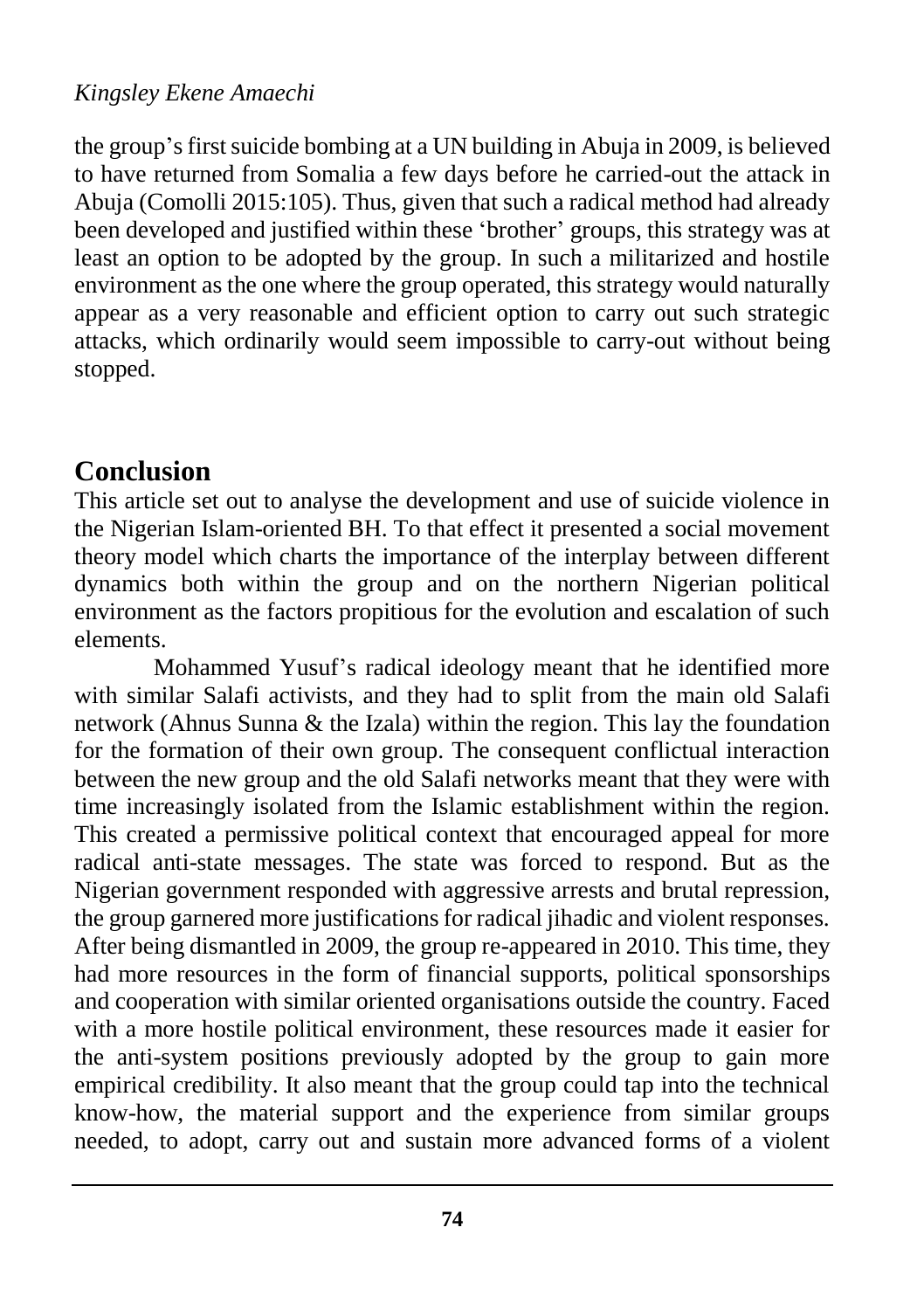strategy such as suicide bombing. And as this strategy remained effective, it soon developed as the best viable option to still carry out significant attacks on the different targets of the group (within Nigeria, Cameroun, Chad and Niger).

#### **References**

- Amaechi, K. 2016. Islam as a Resource for Violence in the Nigerian Boko Haram. *Nordic Journal of Religion and Society* 29,2:134-150.
- ANONYMOUS Article 2012. The Popular Discourses of Salafi Radicalism and Counter-Radicalism in Nigeria: A Case Study of Boko Haram*. Journal of Religion in Africa* 42:118.
- Brigaglia, A. 2012. Ja'far Mahmoud Adam, Mohammed Yusuf and Al-Muntada Islamic Trust: Reflections on the Genesis of the Boko-Haram Phenomenon in Nigeria. *Annual Review of Islam in Africa* 11: 35-44.
- Brigaglia, A. 2015. The Volatility of Salafi Political Theology, the War on Terror and the Genesis of Boko Haram. *Diritto e Questioni Pubbliiche* 15,  $2:175-2002$ .
- Caschetta, A.J. 2015. Does Islam have a Role in Suicide Bombings? A look at the Theological Foundations for Martyrdom. *Middle East Quarterly* 22, 3: 25-38*.*
- Comolli, V. 2015. *Boko-Haram: Nigeria's Islamist Insurgency*. London: Hurst & Company.
- Della Porta, D. 1995. *Social Movements, Political Violence and the State: A Comparative Analysis of Italy and Germany*. Cambridge: Cambridge University Press.
- Della Porta, D. 2009. Social Movement Studies and Political Violence. A Paper presented at the Center for Studies in Islamism and Radicalization, *Aarhus University, Denmark*, September 2009. Available at: [http://www.cir.au.dk.pdf.filer.Hafte\\_4\\_Donatella.com.](http://www.cir.au.dk.pdf.filer.hafte_4_donatella.com/) (Accessed on 25 January 2017.)
- Elster, J. 2006. Motivations and Beliefs in Suicide Missions. In Gambetta, D. (ed.): *Making Sense of Suicide Missions*. New York: Oxford University Press.
- Esposito, L.J. 2015. Islam and Political Violence. *Religions* 6:1067-1081.
- Falola, T. 1998. *Violence in Nigeria: the Crisis of Religious Politics and Secular Ideologies*. Rochester: University of Rochester Press.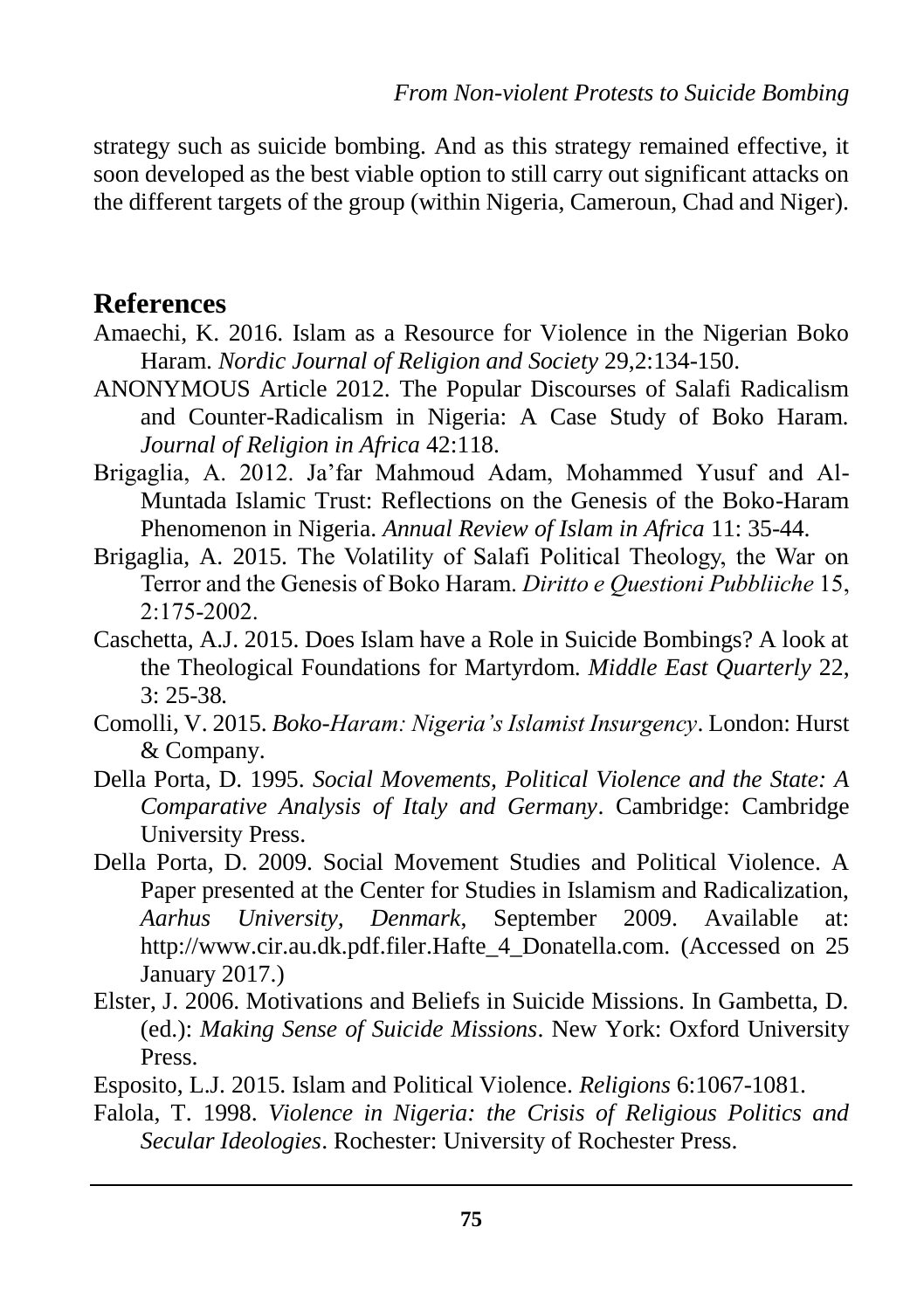- Gunning, J. 2007. *Hamas in Politics: Democracy, Religion, Violence*. London: Hurst.
- Gunning, J. 2009. Social Movement Theory and the Study of Terrorism. In Jackson, R., M. Smyth & J. Gunning (eds.): *Critical Terrorism Studies: A New Research Agenda*. London: Routledge.
- Gunning, J. & I. Z. Baron 2013. *Why Occupy a Square? People, Protests and Movements in the Egyptian Revolution.* London: Hurst.
- Hafez, M. 2004. From Marginalization to Massacres: A Political Explanation of GIA Violence in Algeria. In Wiktorowicz, Q. (ed.): *Islamic Activism: A Social Movement Theory Approach.* Bloomington: Indiana University Press.
- Hafez, M. & Q. Wiktorowicz. 2004. Violence as Contention in the Egyptian Islamic Movement. In Wiktorowicz, Q. (ed.): *Islamic Activism: A Social Movement Theory Approach.* Bloomington: Indiana University Press.
- Harnischfeger, J. 2015. Boko-Haram and its Muslim Critics: Observations from Yobe State. In Pérouse de Montclos, M. (ed.): *Boko Haram: Islamism, Politics, Security and the State in Nigeria*. Los Angeles: Tsehai Publishers & Distributors.
- Juergensmeyer, M. 2003. *Terror in the Mind of God: The Global Rise of Religious Terrorism.* California: University of California Press.
- Juergensmeyer, M. 2008. *Global Rebellion: Religious Challenges to the Secular State – From Christian Militias to Al Qaeda*. California: University of California Press.
- Kassim, A. 2015. Defining and Understanding the Religious Philosophy of jihādī-Salafism and the Ideology of Boko Haram*. Politics, Religion & Ideology* 16, 2-3, 173-200.
- Onuoha, F. 2015. Boko Haram and Politics: From Insurgency to Terrorism. In Pérouse de Montclos, M. (ed.): *Boko Haram: Islamism, Politics, Security and the State in Nigeria*. Los Angeles: Tsehai Publishers & Distributors.
- Pérouse de Montclos, M. 2015. Boko Haram and Politics: From Insurgency to Terrorism. In Pérouse de Montclos, M. (ed.): *Boko Haram: Islamism, Politics, Security and the State in Nigeria*. Los Angeles: Tsehai Publishers & Distributors.
- Piscatori, J. 2000. *Islam, Islamism and the Electoral Principle in the Middle East.* Leiden: Institute for the Study of Islam and Modernity Press.
- Robert, A.P. & J.K. Fieldman. 2010. *Cutting the Fuse: The Explosion of Global Suicide Terrorism and How to Stop It*. Chicago and London: